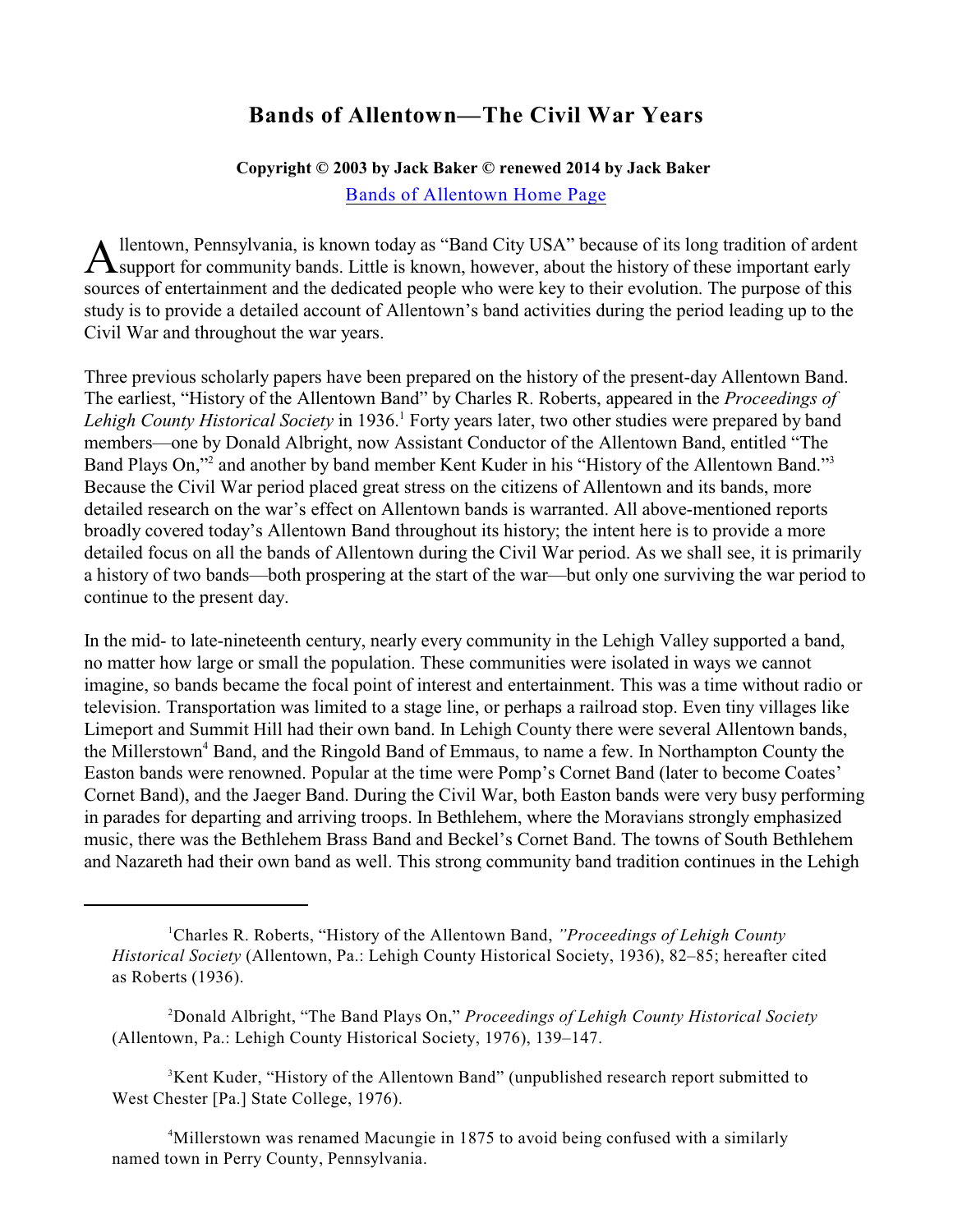Valley today, where many of the above communities still proudly support a band, and in some cases several bands.

Few details are known about Allentown bands as the town approached the Civil War. Charles Roberts writes that Major Amos Ettinger became leader of the Allentown Band in  $1853$ .<sup>5</sup> Evidence will show that, in 1853, it was not called the Allentown Band. Roberts also provides a list of twenty-three band members from the 1853 roster.<sup>6</sup> Unfortunately for us, he failed to document his source. These names are:

| John Able          | Allen Barber    | Henry Breinig   | Jonathan Desch    |
|--------------------|-----------------|-----------------|-------------------|
| William Ettinger   | George Fry      | T. H. Good      | Abraham Gangewere |
| Horatio Kramer     | Walter Miller   | Allen Newhard   | James Rees        |
| <b>Edward Ruhe</b> | Henry E. Ruhe   | Carlos Samson   | James Sieger      |
| Peter Schwentzer   | Frank Weiss     | Joseph Weiss    | Peter S. Wenner   |
| Frederick Wolf     | Theodore Yeager | Israel Yingling |                   |

Sometimes, when information on a group is lacking, research into the lives of the individuals within that group provides interesting and possibly pertinent clues. Keeping the 1853 band in mind, it seems a worthwhile venture to construct a picture based on the nature of their professions, their ages, and the neighborhoods where they lived and worked.

Allentown as it approached the Civil War was a country town of roughly eight thousand inhabitants, mostly second- or third-generation descendants of the earlier immigration wave of Germans. Of the men listed in the 1853 roster, all but two were native born; only Peter Schwentzer and Frederick Wolf were recent German immigrants. The average age of the band members in 1853 was about twenty-five years. Most were tradesmen, and all lived within a few blocks of Center Square, Allentown.<sup>7</sup> Although German language usage was beginning to decline, mid-nineteenth-century band members probably all spoke the Pennsylvania German dialect in their everyday lives. Undoubtedly a closely knit group, they often saw one another in their normal course of activities. More important to us now, however, is the fact that they also met and interacted at a rehearsal each Monday evening,<sup>8</sup> as the Allentown Band still does to this day.

Studies of local newspapers during the Civil War era show a politically charged atmosphere. The local Democratic party and its English language voice, the *Allentown Democrat*, intensely disliked Abraham Lincoln and "Lincoln's War." Democrats were often referred to as "Copperheads" because the price of copper tended to rise when they were in power. Some Democrats labeled the Republicans, that is, the

 ${}^{5}$ Roberts (1936), 85.

 $6$ Ibid.

<sup>7</sup>All but three of the 1853 band members (John Able, Horatio Kramer, and Allen Newhard) were found in either the 1850 U. S. Census, the 1860 U. S. Census, or both.

*Boyd's Directory of Reading, Easton, Pottsville, Allentown, and Lebanon, 1860 (New York:* William H. Boyd, Directory Publisher, 1860), 224; hereafter cited as *Boyd's Directory (1860)*. Available on microfilm at the Allentown Public Library and the Lehigh County Historical Society Library.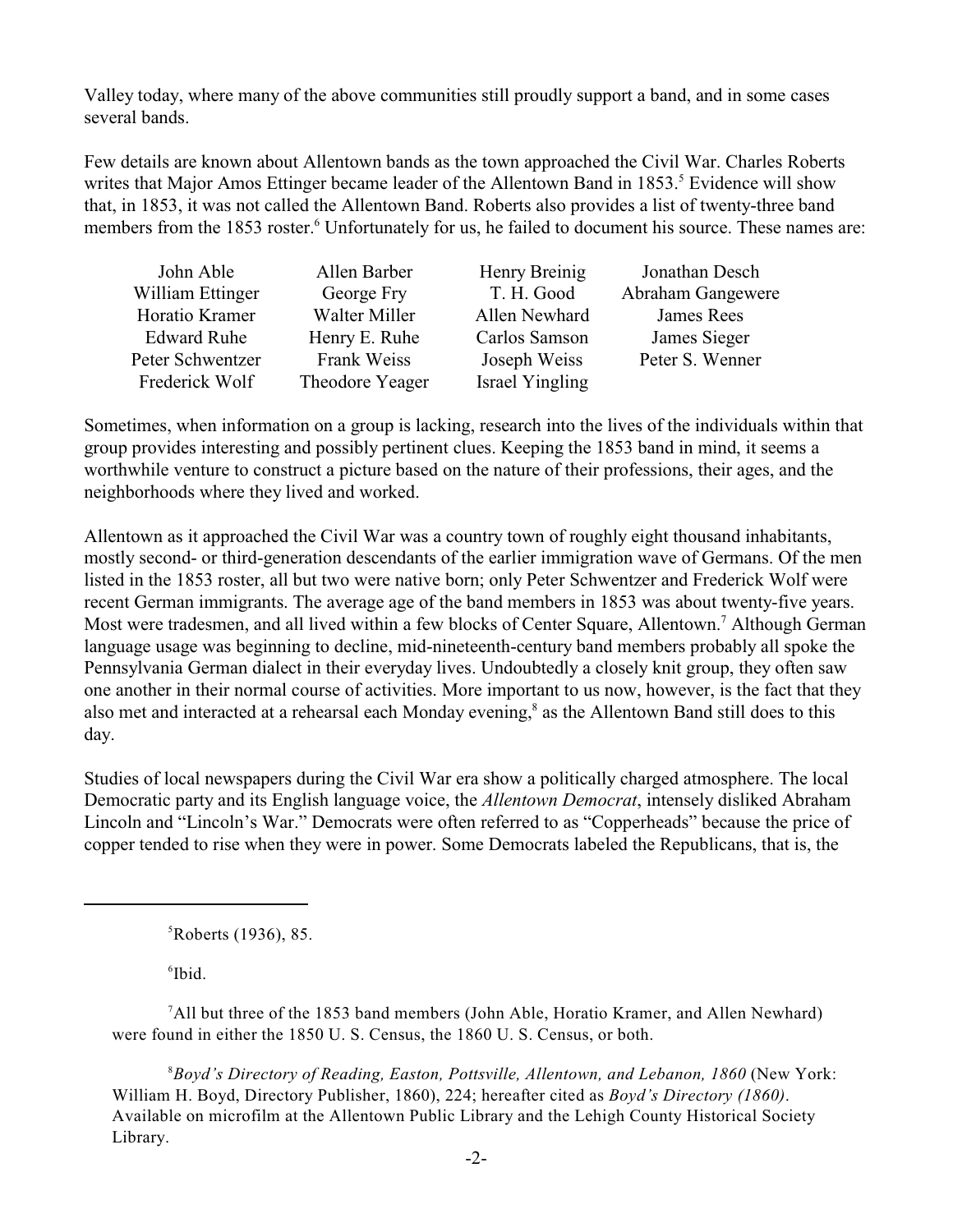abolitionists, "Niggerheads," certainly an unacceptable term today.

Local military units were closely entwined with political parties, and band organizations were closely associated with the military. By the 1830s, two military units existed in Allentown: The Harrison Guards and the Van Buren Artillerists, undoubtedly so-named for the two presidents who had visited Allentown. Charles Roberts' *History of Lehigh County* notes that there was much rivalry between the companies at this time, the Guards being Whigs and the Artillerists Democrats,

> . . . and in the campaign of 1840 there was considerable warmth of political feeling, which continued until the companies disbanded. After they disbanded, [Captain] Amos Ettinger organized the Lehigh Fencibles on August 6, 1849 but it had a short existence. Captain Ettinger was soon promoted to major and later became leader of the Allentown Band.<sup>9</sup>

Again, Mr. Roberts was not accurate in his naming of the band. This band was actually called the Allentown Brass Band and it was one of two major bands in Allentown at the start of the Civil War.

Maj. Ettinger served with the Allen Rifles and was probably instrumental in this group's formation. The Allen Rifles were among the units called the "First Defenders," because they were the first to defend Washington in the Civil War. The company was organized 10 July 1850, and at that time consisted largely of former members of the Fencibles. Their first captain was Tilghman H. Good, who in 1850 was only twenty years old. A promotion to the rank of colonel made him leader of the most well-known regiment from the Lehigh Valley, the 47<sup>th</sup> Regiment. His was a three-year-service regiment that sent him to spend much of the war stationed in Key West, Florida. After the war, Col. Good became the second mayor of Allentown, winning three consecutive terms.

Undoubtedly Col. Tilghman H. Good is the same T. H. Good listed in the 1853 band roster. In 1850 T. H. Good was living in the Eagle Hotel, diagonally across the street from the band's rehearsal hall, along with band member Frederick Wolf.<sup>10</sup> In fact, all the band members lived within a few blocks of the rehearsal hall. Like several others who settled in the area, Good was a shoemaker and tobacconist. Regardless of vocation, however, most of the men named in the band roster shared at least two common interests: music and the military.

Ettinger's band was known throughout the 1850s as the Allentown Brass Band, a name nearly always used by newspapers, though on rare occasion being referred to as the Allen Brass Band, or the simply the The Brass Band. Roberts claimed that Ettinger became leader in 1853, although he provides no proof for the claim. Ettinger was a flute player, probably joining the band early, and likely took over leadership a year or two after its formation. The band was organized in late 1850 or early 1851, as their first concert was held on 5 April 1851. That first concert was given at Odd Fellows Hall and was directed by a noted

Charles R. Roberts, et al., *History of Lehigh County, Pennsylvania*, 3 vols. (Allentown, Pa.: <sup>9</sup> Lehigh Valley Publishing Company, 1914), 1:348; hereafter cited as Roberts (1914)*.*

 $^{10}$ U. S. Census, 1850, Borough of Allentown, Lehigh County, Pa., p. 319; fortunately, the census taker noted "Eagle Hotel" on the edge of the census form.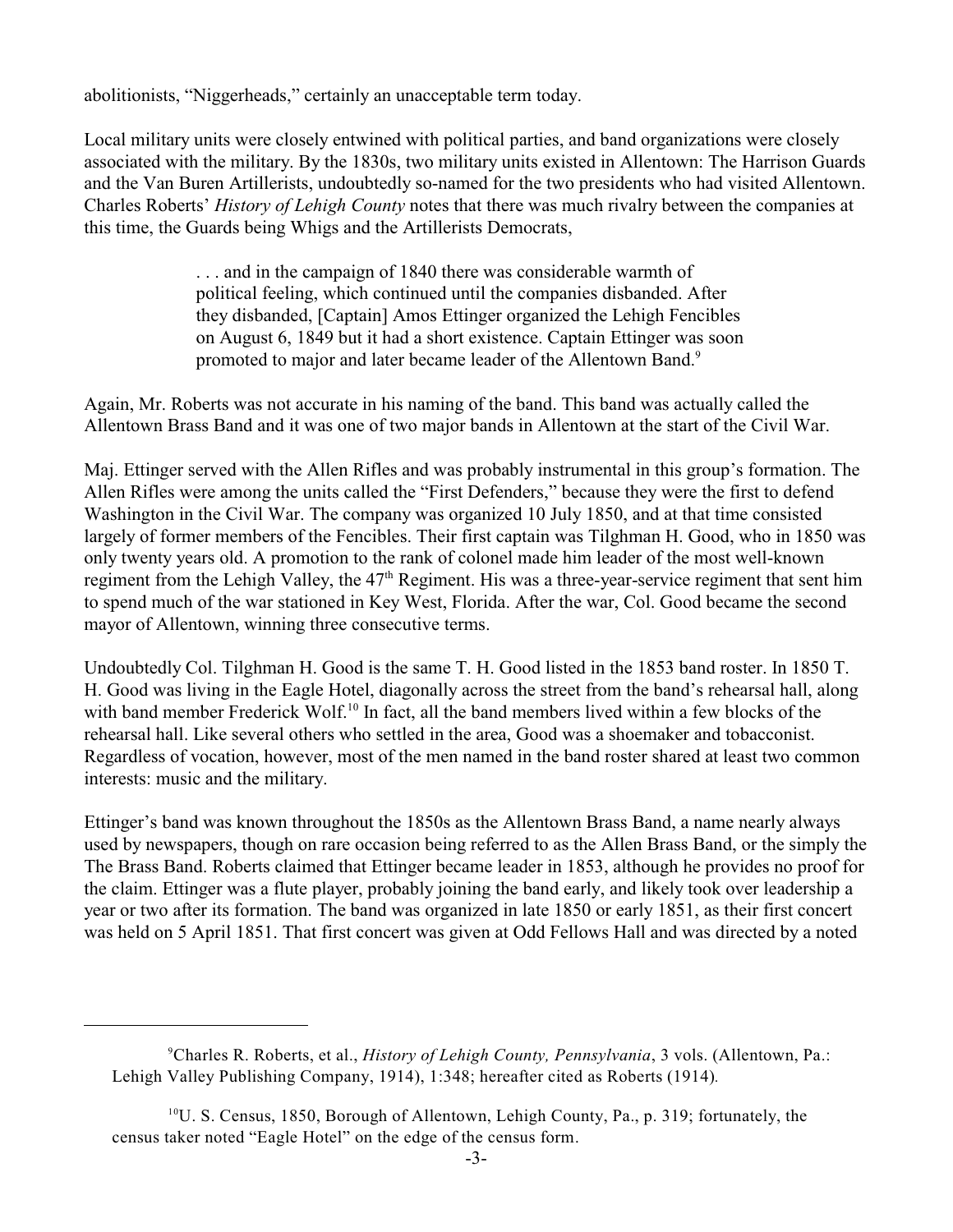trombone player, twenty-six-year-old<sup>11</sup> Anton Heinicke.<sup>12</sup> The following week, in a lengthy review of the concert, reviewer Ferdinand Wieser gave the band high marks:

> We therefore welcome with utmost delight the establishment of a Brass Band in our town. . . . We are convinced that all in attendance were most satisfied with the result of such a short praxis in the arts. How marvelous was the performance of the Triumph March and what an effect evoked the profound, substantial composition "The Image of the Rose" which was accepted with undivided applause. Indeed, the performance of the band was good and exquisite exceeding all expectations. But we also congratulate the members of the Band to their fortune of having a teacher in the person of Mr. Heinicke, whose talents are splendid and reached general recognition; who is able to build a sense and emotion for what is beautiful in the arts and for genuine classical music.  $\ldots$ <sup>13</sup>

Their first year was a busy one for Heinicke and his Allentown Brass Band. They performed in another concert at Odd Fellows Hall on May  $3<sup>14</sup>$  and led the Independence Day parade through town.<sup>15</sup> The American brass band movement had its beginnings in Boston in the late 1840s. Allentown was not far behind due to the efforts of Mr. Heinicke. For woodwind players, this new trend was probably unfortunate. Most music historians agree that they were not invited to play.<sup>16</sup>

<sup>12</sup>"The First Concert," Allentown Friedens-Bote (Peace Messenger), March 27, 1851. All text quoted from the *Allentown Friedens-Bote*, a German language newspaper, has been translated by Manfred Schmidt.

<sup>13</sup>"The Music—The Concert of the Allentown Brass Band," *Allentown Friedens-Bote (Peace Messenger)*, April 10, 1851.

<sup>14</sup>"Concert," *Allentown Friedens-Bote (Peace Messenger)*, May 3, 1851. The entrance fee was \$.25 and the program began at 8:00 p.m. The first part consisted of: (1) March, (2) Singing, (3) "Concertino for the Trombone," (4) "Potpourri—Opera Airs," and (5) "Taratina for the Trombone" from the opera "Robert le Diable." The second part consisted of: (1) Quick Step, (2) Singing, (3) "The Last Rose of Summer with variations," (4) "Polonaisse," (5) Singing, and (6) Quick Step.

<sup>15</sup>"The 4<sup>th</sup> of July," *Allentown Friedens-Bote (Peace Messenger)*, July 3, 1851.

<sup>16</sup>In Boston, John Sullivan Dwight wrote in *Dwight's Journal of Music* (April 16, 1853): 9, ". . . as if the invention of new and deadlier implements of war, which came out about the same time, had hardened mens' hearts, all the softer companions of the savage science were banished." See http://memory.loc.gov/ammem/cwmhtml/cwmhome.html, Library of Congress, "Band Music from the Civil War Era."

 $11$ U.S. Naturalization Record Indexes, 1791-1992. The naturalization record shows Germanborn Heinicke applying for citizenship on April 17, 1857. The birth date given was July 27, 1825.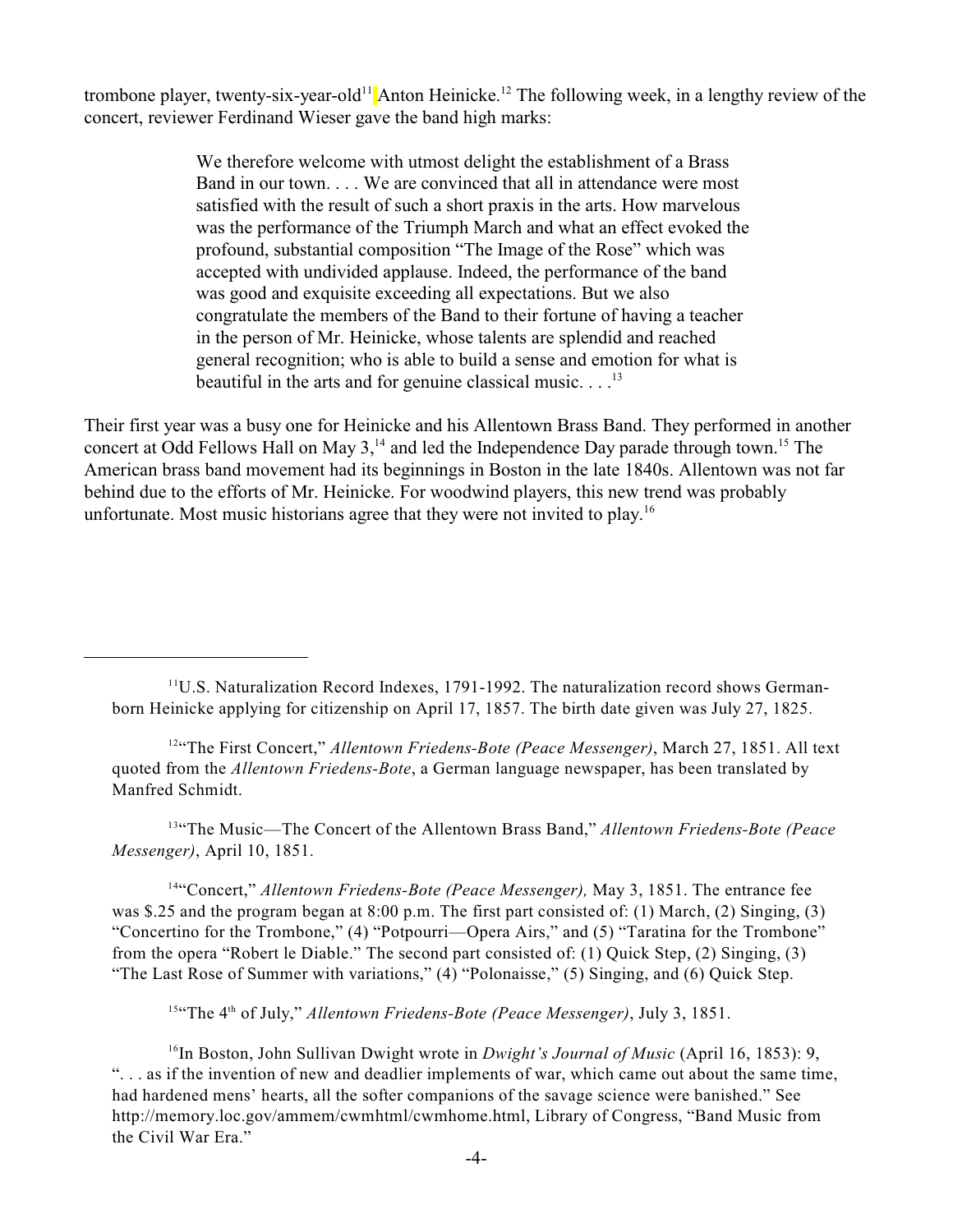Some thirty years later, in describing an upcoming concert at the Academy of Music<sup>17</sup> by renowned trombone virtuoso, Frederick N. Innes, the *Allentown Democrat* reminisced about ". . . Prof. Anton Heinicke, who about the year 1850 located here after closing a season with a traveling menagerie as instructor of a newly organized band. He was a great player, leading the circus band and our home organization here with his trombone, and executing solos as if played with a cornet. . ."<sup>18</sup> Heinicke possibly moved on with the circus in a later season and may be the reason leadership was assumed by Maj. Ettinger.

Allentown Brass Band concerts continued, but soon their activities became more closely associated with the military. The  $4<sup>th</sup>$  of July was usually an important event for the military and bands, along with fireworks, of course—and 1853 was no exception:

The  $77<sup>th</sup>$  anniversary of the Declaration of Independence was celebrated with great liveliness in our town last Monday. The Military with the Allentown Brass band spent the day in a dignified fashion at the well-known Worman's Spring where the company held a prize-shooting contest with muskets on targets.<sup>19</sup>

In the same article, the *Peace Messenger* reported that "The singing school of our local Mr. Meninger [*sic*] celebrated the day in Schnecksville. It held a picnic and enjoyed itself with songs, socializing and entertainment."<sup>20</sup> Mr. Meninger was almost certainly David Minninger,<sup>21</sup> who brought his family to Allentown sometime between 1850 and 1853.<sup>22</sup> Prior to his move to Allentown, David Minninger was the Choir Director at St. Paul's "Blue Church" in Upper Saucon Township, Lehigh County. He had a son, probably the second son of David and Elizabeth, who was born 10 October 1840 and baptized

<sup>18</sup>"Grand Concert Tomorrow Evening," *Allentown Democrat*, January 16, 1884.

<sup>19</sup>"The 4<sup>th</sup> of July," *Allentown Friedens-Bote (Peace Messenger)*, July 6, 1853.

 $^{20}$ Ibid.

<sup>21</sup>Variant surname spellings are common for early American immigrants. For example, English language publications in Allentown, such as city directories and the newspaper *Allentown Democrat,* often spelled the name as "Meninger," "Menninger," "Mennenger," or some other variant. German language newspapers nearly always spelled the name as "Minninger." But more important, cemetery tombstone engravings, as well as church documents, all record the spelling as "Minninger."

<sup>22</sup>The 1850 U. S. Census for Lehigh Twp., Northampton County, Pa., lists: David Minninger, age 41, teacher; Elizabeth, age 39; William, age 9. The 1860 U. S. Census for Allentown, Ward 4, Lehigh County, Pa., lists: David Minninger, age 58, gentleman; Elizabeth, age 50; William, age 19, Cigarmaker. According to Roberts (1914), 1:912, David also had a son Edward. In the 1840 U. S. Census for Upper Saucon Twp., Lehigh County, where the "Blue Church" is located, the David Minninger family records only one child, a male between five and ten years. The child could not have been William, since William was born after the census, so this boy might have been Edward.

<sup>&</sup>lt;sup>17</sup>The Academy of Music was located at the northeast corner of  $7<sup>th</sup>$  and Linden streets in Allentown (photograph [ca. 1891]), Hellerich, 1:319.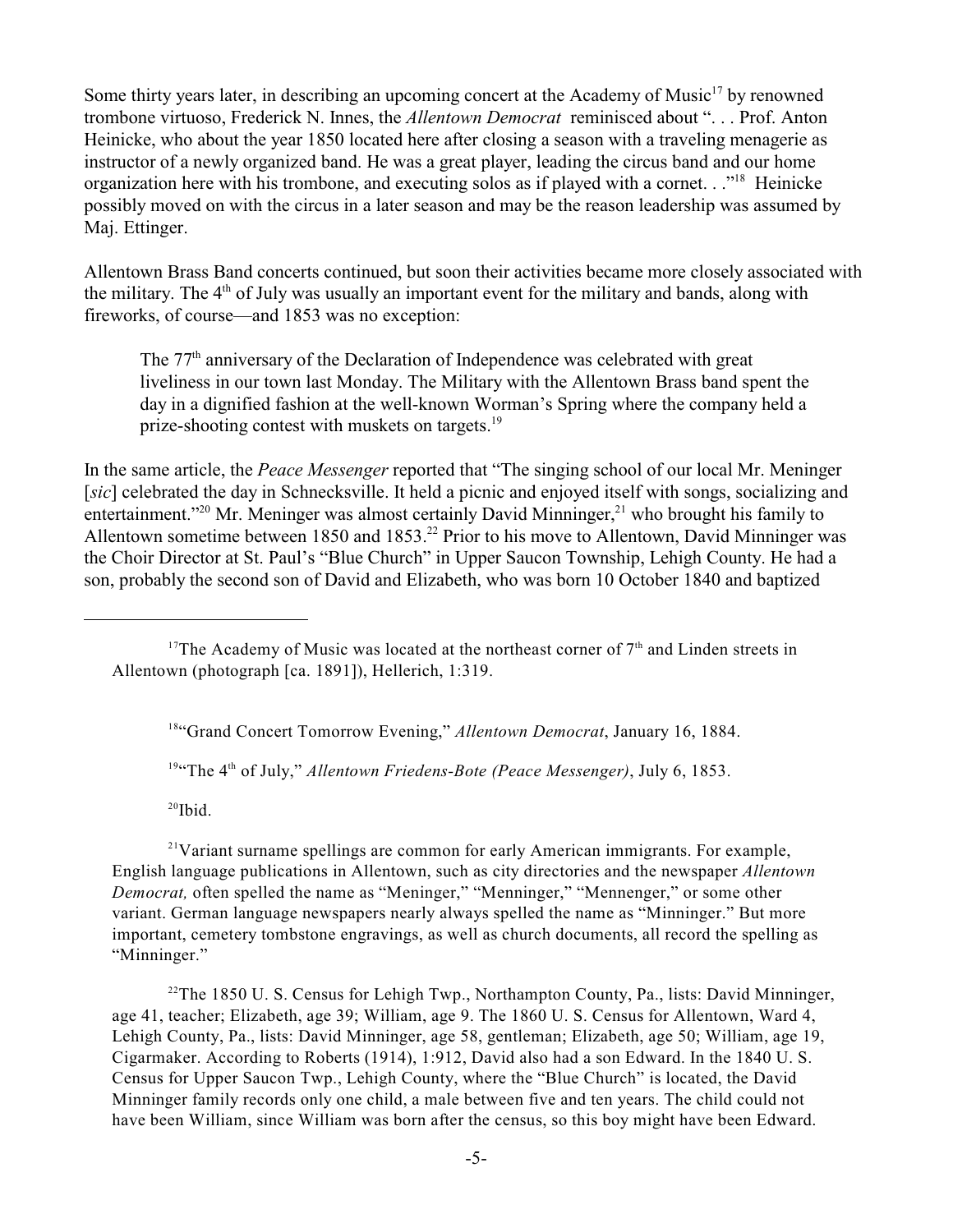William Henry Harrison Minninger on 10 January 1841.<sup>23</sup> As Choir Director, Minninger enjoyed some influence with the church, as might be noted by the fact that the sponsors for this baptism were Pastor Samuel Hess and wife. The child was obviously named after William Henry Harrison, a Whig who had been elected president a year earlier. Imagine David's disappointment when Harrison died only one month after his inaugural speech. Son William, only twelve years old in 1853, was keenly observing band activities in Allentown. This youngster was soon to become a major musical influence in the city.

On 20 November 1855, the Allen Rifles participated in the dedication at Easton of a cemetery monument to George Taylor, signer of the Declaration of Independence.<sup>24</sup> The parade was headed by Maj. Gen. David Laury and majors Longnecker and Ettinger, and many local bands participated in the parade, including Pomp's Cornet Band, the Mauch Chunk<sup>25</sup> Band, the Bethlehem Brass Band, and Jaeger's Band. The Allen Rifles were preceded by the Bethlehem Band and followed by Jaeger's Band.<sup>26</sup> Ettinger did not get to take his own band with him. One reason why the Mauch Chunk Band was chosen to represent Lehigh County may have been that a Mauch Chunk military unit served in the Mexican War.<sup>27</sup>

Of course, musical activities connected to the military did not usually include paid positions. Ettinger made his living as a coppersmith living and working at 38 West Hamilton Street, located on the south side of Hamilton near Hall Street, next to one of the centers of social activity in Allentown, Odd Fellows Hall. In 1839 Ettinger took over the coppersmith shop from owner Nathan Ladenschlager,<sup>28</sup> most likely his brother-in-law. The shop mainly sold stoves. Amos' son William, also a band member in the 1853 roster, was a coppersmith as well, living with his father and mother.<sup>29</sup>

In 1858 the Allentown Brass Band was still very active in helping to celebrate important holidays that were typically associated with the military. The *Peace Messenger* noted that "The Allentown Brass

<sup>25</sup> Mauch Chunk was renamed Jim Thorpe in 1954 to honor the well-known Olympic athlete.

<sup>264</sup>Extra! Dedication of the Taylor Monument," *Easton Express*, November 20, 1855.

<sup>27</sup> Mahlon H. Hellerich, et al., *Allentown 1762–1987: a 225-Year History*, 2 vols. (Allentown, Pa.: Lehigh County Historical Society, 1987), 1:72; hereafter cited as Hellerich.

 $28$ Roberts (1914), 1:441.

<sup>&</sup>lt;sup>23</sup>"Records of St. Paul's Reformed Church (Blue Church) in Upper Saucon Township, Lehigh County, Pennsylvania," as copied by Myron P. Wehr (Allentown, Pa.: Lehigh County Historical Society, 1990), 14. William's grave marker in Union Cemetery, Allentown, is mistakenly engraved with a birth date of 10 October 1841.

<sup>&</sup>lt;sup>24</sup> Amos Ettinger (b. 23 March 1817) was obviously a great admirer of George Taylor; he and his wife Susan (Ladenschlager) named one of their sons "George Taylor Ettinger." Young George would later play a prominent part in Allentown educational circles, eventually becoming Dean of Muhlenberg College and first president of the Allentown Public Library.

 $^{29}$ U. S. Census, 1860, Allentown, Ward 3, Lehigh County, Pa., p. 1022.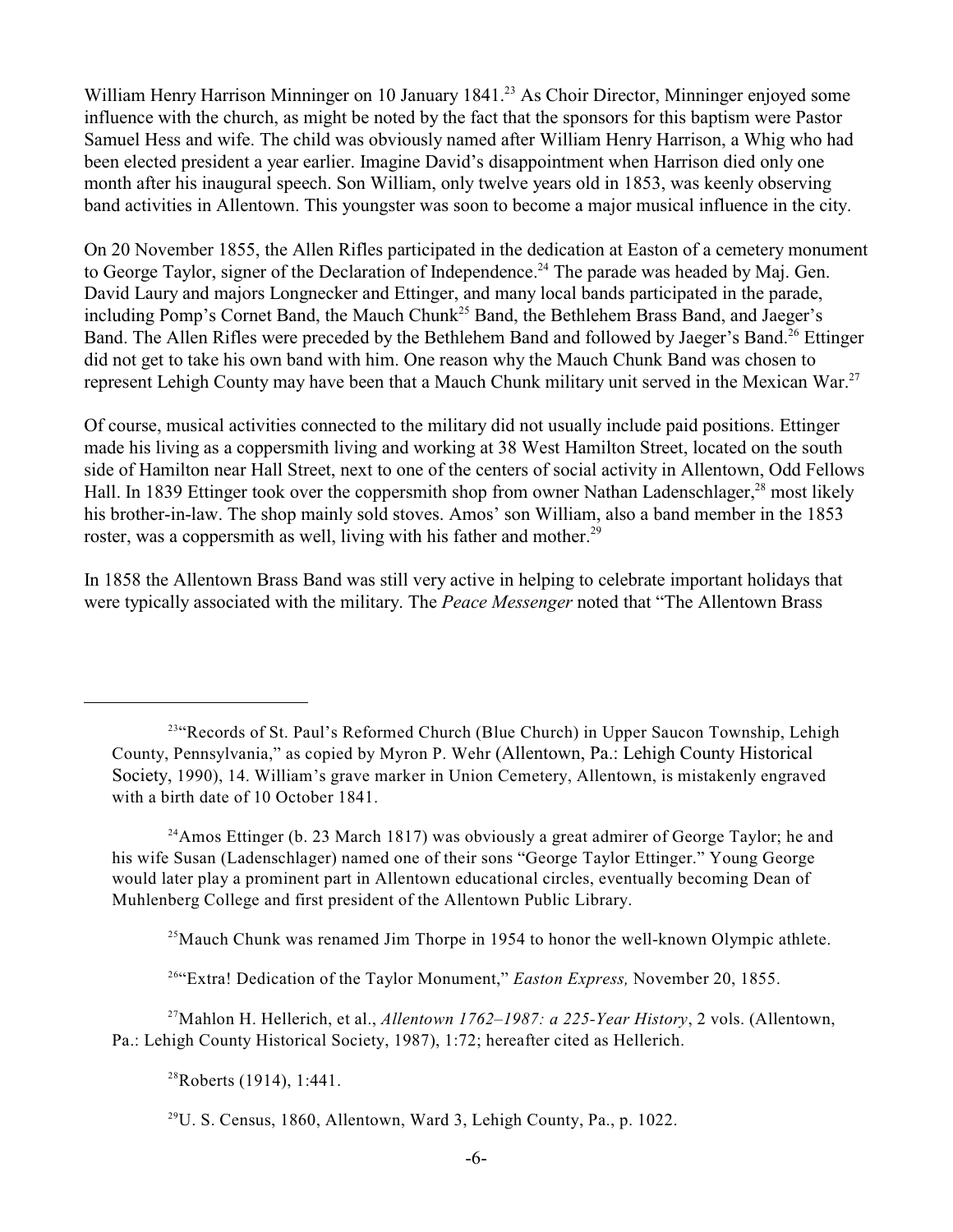Band, the German Infantry and the Allen Rifles celebrated Washington's Birthday on Monday with public parades. This made our streets more lively than usual."<sup>30</sup>

But by 1858 Ettinger's band began to encounter more competition. The young aforementioned William H. H. Minninger, a cornet player now seventeen, could have joined a local band such as the Allentown Brass Band, but he apparently chose not to. William, an innovator with his own special ideas, formed his own band, which he named the Lehigh Brass Band.<sup>31</sup> In a January 1859 article in the *Peace Messinger*, a "Benefit Ball" was announced to raise funds for the Lehigh Brass Band. The committee chairman was William Minninger. Tickets were sold for one dollar by the members. A dollar in 1859 was a large sum of money; it would buy a year's subscription to the weekly newspaper in which the notice was printed. In the same issue of the newspaper, this announcement also appeared:

The Lehigh Brass band announced its first Benefits Ball in another column of today's newspaper. It will be held in the Odd-Fellows Hall on February 22. In the short time in which it has been organized, the music band has made great progress. Since this is its first ball it will be undoubtedly a splendid event.<sup>32</sup>

William Minninger was a tobacconist, a trade learned from his father, and was usually employed as a cigar maker, a common profession in the Borough of Allentown. In 1860 he was still living with his father and mother<sup>33</sup> at the corner of  $7<sup>th</sup>$  and Chew St.<sup>34</sup> Their church, Salem Reformed, was only a halfblock east. His father David was the first organist at Salem Reformed.<sup>35</sup>

Now that there were two bands in town, there was probably quite a rivalry, but it seemed to be a friendly one. On Friday, 10 March 1859, Minninger's Lehigh Brass Band made their first appearance outdoors, being escorted through the streets of the city by the Allentown Brass Band. "... The side streets were full of listeners of the exquisite performances of the two Music Bands.  $\ldots$ <sup>356</sup>

While operating in The Allentown Brass Band's shadow, the Lehigh Brass Band must have felt the urge to grow and improve. Their Benefit Ball was necessary because shortly thereafter they bought the Allentown Brass Band's old instruments, available because the Allentown Brass Band was buying new instruments from New York. The Fridensbote trumpeted the success of the Allentown Brass Band, the town's first brass band:

<sup>31</sup>What was different about the Lehigh Brass Band? The answer may be pure speculation, but maybe Minninger intended his band to be less associated with the military than was Ettinger's Allentown Brass Band. Minninger probably had also heard about Patrick S. Gilmore (an Irish immigrant to Boston, now known as the progenitor of modern concert bands in the United States), and it is possible that he wanted to model his band after Gilmore's famous band, founded in 1857.

<sup>32</sup>"Benefits Ball," *Allentown Friedens-Bote (Peace Messenger)*, January 26, 1859.

<sup>33</sup>U. S. Census, 1860, Allentown, Ward 4, Lehigh County, Pa., p. 1061.

*Boyd's Directory (1860)*, 87. 34

 $35Roberts (1914), 3:912.$ 

<sup>&</sup>lt;sup>30</sup>Notice in local news, *Allentown Friedens-Bote (Peace Messenger)*, February 24, 1858.

<sup>&</sup>lt;sup>36</sup>"Music," *Allentown Friedens-Bote, (Peace Messenger)*, March 16, 1859.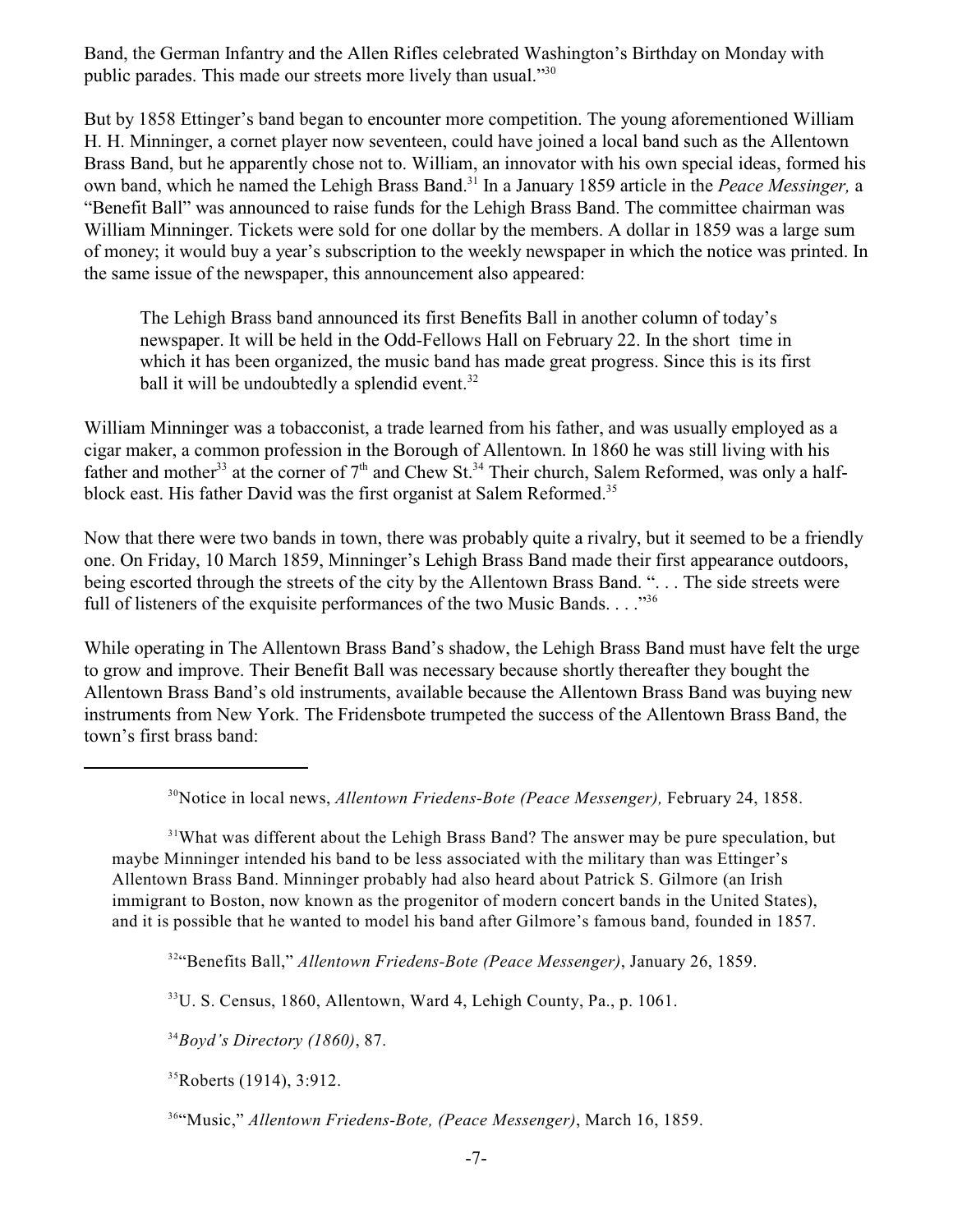Since their founding, the expenses for instruments, music etc. amount to about [\$]3500. Meanwhile they are now as well organized and skilled as the best music band in the State. Major A. Ettinger, the conductor, deserves plenty of praise, since the citizens of Allentown owe it mainly to his tireless efforts that we have such a good Music-Corps in our midst, as is the Allentown Brass Band.<sup>37</sup>

In 1860 the Allentown Brass Band was still under Amos Ettinger's direction; they met Monday evenings at "S7<sup>th</sup>, one door below Hamilton, east side"<sup>38</sup> We don't know where Minninger's Lehigh Brass Band was rehearsing in 1860, but by war's end, Minninger would be rehearsing his band in exactly the same place.<sup>39</sup> His would be the band that would grow, prosper, and survive the war years intact.

In 1861, with war looming on the horizon, Thomas Yeager was captain of the Allen Infantry.

The company uniform was of gray cloth, and black and gold bullion trimmings, and the men carried flint-lock guns, with bayonets. The drillroom was at 716 Hamilton Street. The company paraded in the new uniform for the first time on Feb. 21, 1861, with the Allen Rifles, Jordan Artillerists, and Menninger's [*sic*] band, in the military parade at Philadelphia, when President-elect Lincoln officiated at the raising of the flag over Independence Hall.<sup>40</sup>

Ettinger's Allentown Brass Band would undoubtedly have marched in this parade had it been possible, since Ettinger was so closely associated with the Allen Rifles.

Ettinger's band did not play for Lincoln, but it was still much involved in public events. In April, after the shock of the attack on Fort Sumter and an emergency telegram to the executive of Pennsylvania, the Allen Rifles, Allen Infantry, and the Jordan Artillerists were given a hurried but appropriate send-off. The Allen Rifles under Tilghman Good and the Jordan Artillerists under Capt. Gausler were treated to a meal at the Allen House.<sup>41</sup> Meanwhile, across the street at the Eagle Hotel,<sup>42</sup> the Allen Infantry was similarly treated. Afterwards they all assembled for a parade to the railroad station.

<sup>37</sup>"New Instruments," Allentown Friedens-Bote (Peace Messenger), June 22, 1859.

*Boyd's Directory (1860),* 224. <sup>38</sup>

<sup>39</sup> Gopsill's Directory of Reading, Allentown, Easton, Pottsville and Bethlehem, 1864–5 (Lancaster: James Gopsill, Publisher, 1864), 178; hereafter cited as *Gopsill's Directory (1864–5*). Available on microfilm at the Allentown Public Library and the Lehigh County Historical Society Library.

 $40Roberts (1914), 1:349.$ 

<sup>41</sup>"Farewell of the Allen Infantry," Allentown Friedens-Bote (Peace Messenger), April 24, 1861. The Allen House was located at the northeast corner of Center Square, at  $7<sup>th</sup>$  and Hamilton streets in Allentown (photograph [ca. 1872]), Hellerich, 1:274.

<sup>42</sup>The Eagle Hotel was located at the northwest corner of Center Square, at  $7<sup>th</sup>$  and Hamilton streets in Allentown (photograph [ca. 1872]), Hellerich, 1:274.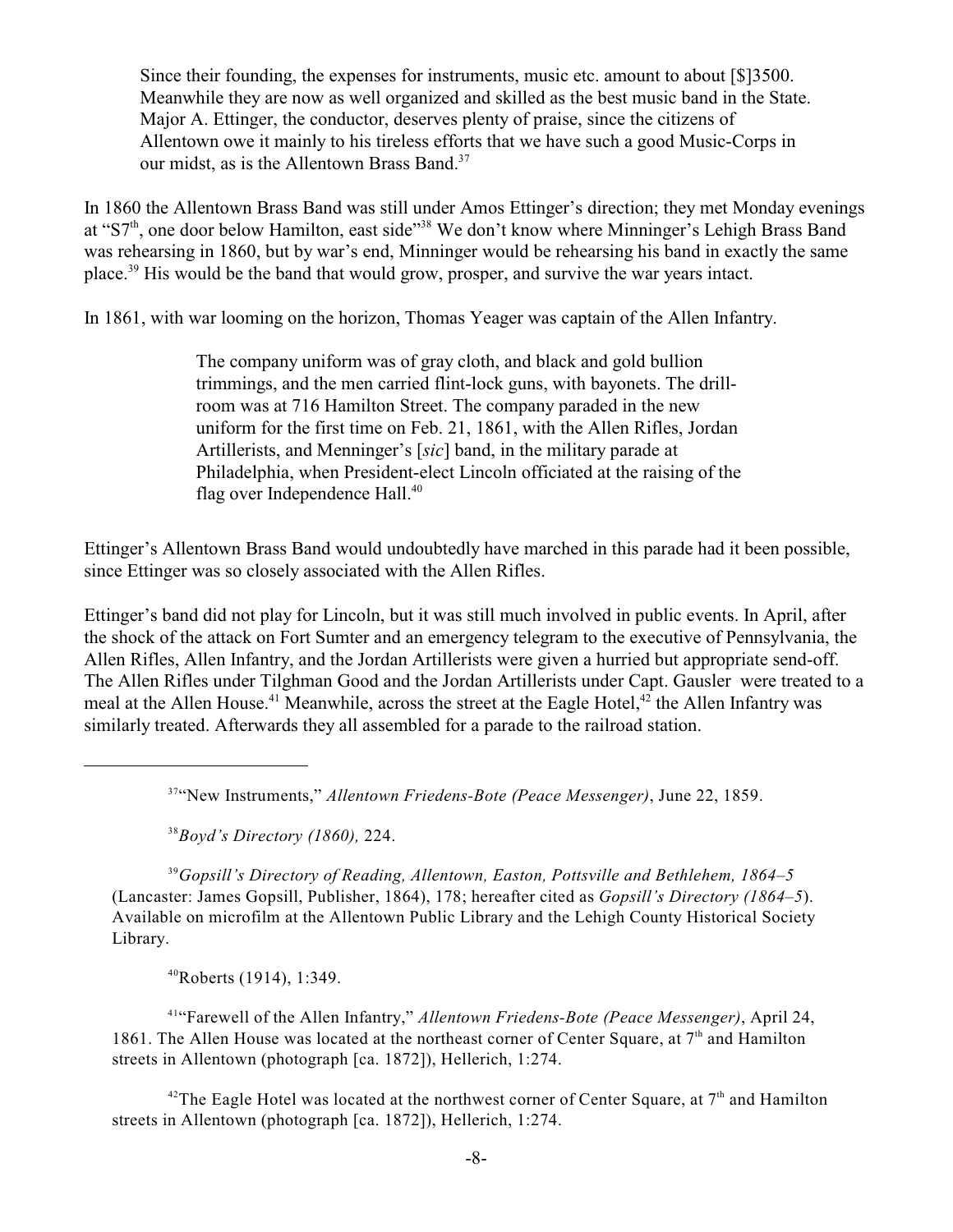Roberts, in his *History of Lehigh County*, writes:

On 17<sup>th</sup> April [1861], a band of Volunteers, headed by Capt. Yeager marched down Hamilton Street (lightly covered with snow), to the East Penn Junction and thus to the train to Harrisburg. . . . The following drum corps accompanied them to the railroad station: Major Amos Ettinger, fifer; William Hittle, drummer, Charles Denhard, bass-drummer (Mexican War Veteran). 43

The "band of Volunteers" was the Allen Infantry. Only the fife and drum corps headed this unit because the full band was occupied leading the Allen Rifles and Jordan Artillerists.

On 24 April 1861, The Friedens-Bote headlined "Farewell of the Allen Rifles":

This Company departed from us under the command of the very capable and popular Captain Tilghman H. Good to unite with the army of the State in Harrisburg. Since neither the Jordan Artillerists, Capt. Gausler, nor the Allen Rifles could muster a full company of trained men both companies were combined. Before departure they enjoyed a most delicious meal served by some of our citizens at the Allen House. They left for the Depot with an escort of about 3000 people and the Allentown Brass Band. Saying goodbye to wife and child, father and mother, brother and sister was hard, but the dice are cast—the Fatherland calls in need and it shall be in God's name a fight for freedom.<sup>44</sup>

These troops were among the very early protectors of Washington from an invasion by Lee's troops. Their passage through Baltimore was met with taunts and near riots by the locals, and they were lucky to pass through the town unscathed, except for some injuries from flying bricks and stones.<sup>45</sup>

The send-off of these early troops, later named the "First Defenders," stimulated patriotic emotions. Only a few weeks later, in early May, a flag raising ceremony was held in Allentown.

Last Saturday night a mighty, beautiful flag of the United States was raised at the building occupied by the Friedensbote and Major Kemmerer, opposite to the Reformed Church. A large crowd had gathered to witness the raising of the Stars and Stripes. Mr. Paulus Wald, speaking in German to the crowd, made a deep impression with his patriotic . . . remarks. The Allentown Brass Band then masterfully played the Star Spangled Banner. Professor Gregory concluded the celebration with a powerful speech in English. Young people were

<sup>44</sup>"Farewell of the Allen Rifles," Allentown Friedens-Bote (Peace Messenger), April 24, 1861.

<sup>45</sup> Samuel P. Bates, *History of the Pennsylvania Volunteers, 1861–1865, Prepared in Compliance with Acts of the Legislature*, 5 vols. (Harrisburg: B. Singerly, 1869–71), 1:6. The Allen Rifles later became Company G of the  $25<sup>th</sup>$  Pennsylvania Regiment.

 $43$ Roberts (1914), 1:303.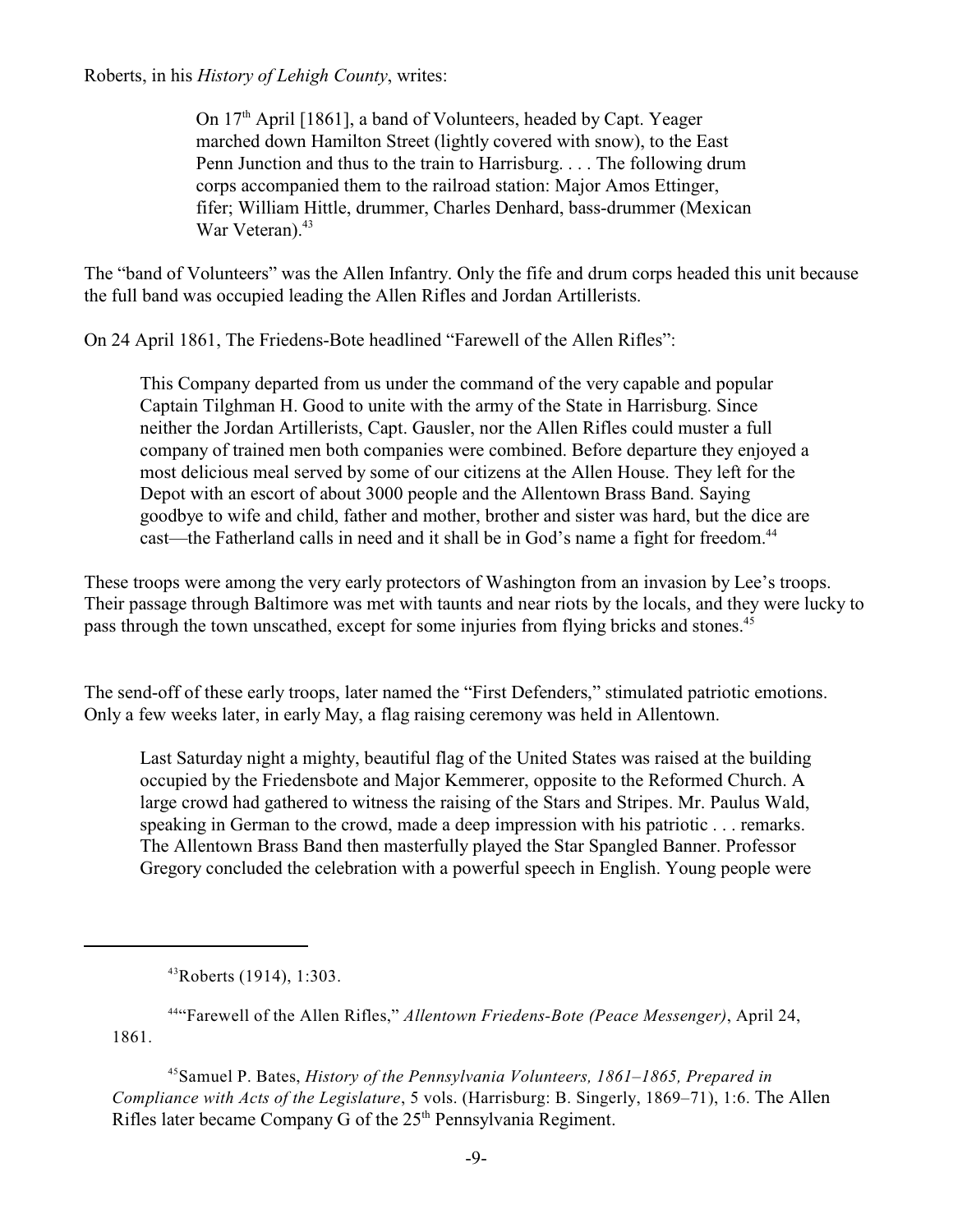busy shooting off small cannons in the side streets and everybody was pleased to have expressed his patriotic feelings in this modern way.<sup>46</sup>

This article, dated 8 May 1861, is the last known public mention of the exact words "Allentown Brass Band."

The war was still in its early stages in July of 1861. It had not yet become very bloody, and there was plenty of patriotic enthusiasm in Allentown. Bands did what they always do on the 4th of July:

In Allentown the  $4<sup>th</sup>$  of July was celebrated by the Lehigh Cornet Band and many citizens with Picnics in the Griesemers Grove. At Wormans's Spring it was celebrated by students and friends of the Allentown Academy who were joined in the afternoon by the Ellsworths Cadets with the Allentown Band. Firecrackers and the like sounded off in all corners of the town, and in the evening Mr. P. Hauck lit beautiful fireworks on the market [center] square.<sup>47</sup>

On this date—the  $4<sup>th</sup>$  of July 1861— two new band names appear. Minninger had by then changed the name of his band from "Lehigh Brass Band" to "Lehigh Cornet Band." Ettinger's Allentown Brass Band also dropped the "Brass" from its name, becoming simply the "Allentown Band." As with the rest of the country, the brass band movement was coming to an end in Allentown. More band music that included woodwind parts was being written and performed.

The *History of Allentown* notes that "This optimistic and romantic phase of the war came to a sudden end with the Confederate Victory at First Bull Run on July 21, 1861."<sup>48</sup>

On 24 July 1861, the people of Allentown welcomed the return of the Allen Rifles.

A procession was formed at the public square. It was lead by the  $1<sup>st</sup>$  Ward Brass Band and consisted of Capt. Jaeger's returned Allen Infantry, the Jordan Artillerists who had stayed at home, two companies of young men and boys and a large number of citizens. The procession marched to the Depot and escorted the returning troops through the town to the Allen House. 49

It is interesting to note that the Allentown Band (formerly the Allentown Brass Band) did not play when the First Defenders returned from the war. However, all bands probably wanted to be involved in what everyone knew were activities of historical importance, so the First Ward Band got its chance to play for the troops. Allentown's First Ward was the area between the Jordan Creek and the Lehigh River. It was then populated mostly with Irish immigrants who worked at the local iron industries. The First Ward Brass Band's existence was probably very short. They were not mentioned again in the newspapers.

<sup>47</sup>"In Allentown the 4<sup>th</sup> of July," *Allentown Friedens-Bote (Peace Messenger)*, July 10, 1861.

 $48$ Hellerich, 1:99.

<sup>&</sup>lt;sup>46</sup><sup>46</sup> A Celebration of the Flag at the Friedensbote," *Allentown Friedens-Bote (Peace Messenger)*, May 8, 1861.

<sup>&</sup>lt;sup>49</sup>"Return of the Union Rifles (formerly Allen Rifles)," *Allentown Friedens-Bote (Peace Messenger)*, July 31, 1861.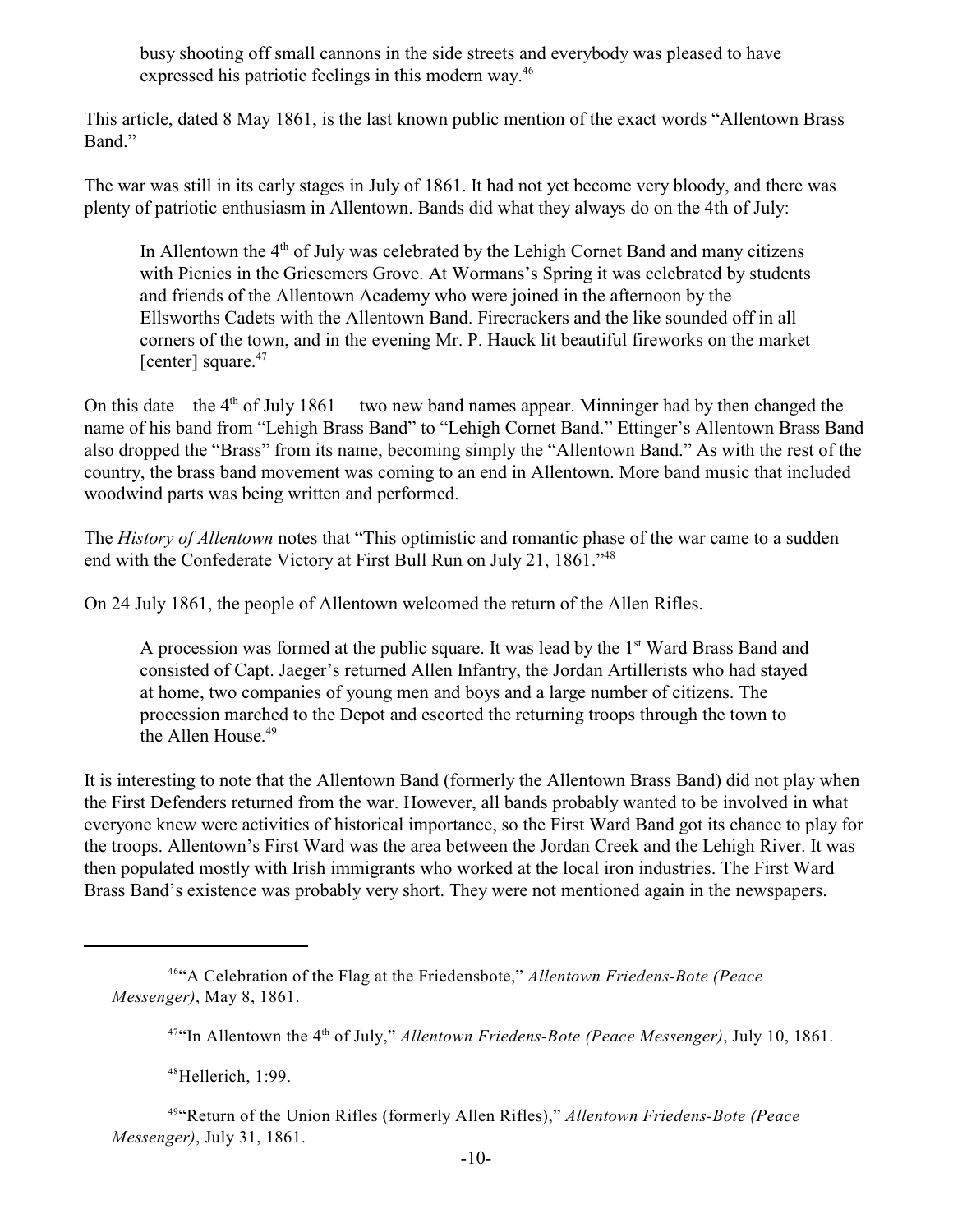In August 1862, Lehigh County raised two serious companies of volunteers, one headed by Capt. William Hammersly, the other by Capt. Jacob Dillinger. The tour of duty was to last nine months.<sup>50</sup> These two companies would become part of the 128<sup>th</sup> Pennsylvania Regiment. The *Allentown Democrat* reported that "Capt. Hammersly's company was the first to leave on Friday morning. The second company, Captain Jacob P. Dillinger's, left on the day following. Each company was escorted to the cars by the Allentown Band, accompanied by immense crowds of people to see them off."<sup>51</sup> In Capt. Dillinger's Company D was 1853 band member, Henry A. Breinig.<sup>52</sup> His company saw action in the battles of Antietam and Chancellorsville.<sup>53</sup>

This article in the *Allentown Democrat*, dated 13 August 1862, was the last known public mention of the name Allentown Band (formerly Allentown Brass Band). The name "Allentown Band" would not be used again for another twenty-five years, and then by the band founded by rival Minninger in 1858.

During the Civil War, none of the Allentown bands became attached to any military regiment, while nearly every other band in neighboring towns was doing so. One would think that Col. Tilghman H. Good, a former member of the Allentown Brass Band, would be able to convince one of the Allentown bands to join his 47<sup>th</sup> Pennsylvania Regiment. Apparently he was unable to do so or did not try. Instead, Easton's well-known Pomp's Cornet Band, under the able leadership of Thomas Coates, was recruited to become the Regimental Band of the  $47<sup>th,54</sup>$  The only known members listed in the 1853 Allentown Brass Band roster to join the Regimental Band were John Able and Peter Schwentzer.<sup>55</sup>

At the war's beginning, according to a bill passed by Congress, each three-year regiment was entitled to two principal musicians and twenty-four musicians for the Regimental Band. Each regiment consisted of ten companies and each company was entitled to two musicians. Thus, possibly forty-six musicians were assigned to a three-year regiment. Each member carried the title of Musician.<sup>56</sup>

On 24 September 1862, the following advertisement appeared in the *Allentown Democrat*:

TO MUSICIANS—Maj. Gaussler [*sic*], of the 47<sup>th</sup> Penna. Regiment, wants seven musicians to fill up their regimental band. None but such as are competent to play leading instruments need apply.

<sup>51</sup>"Little Lehigh—Again in the Field," *Allentown Democrat*, August 13, 1862.

 ${}^{52}$ Bates, 4:174.

 $^{53}$ Bates, 4:166–168; also, Hellerich, 1:109.

 $54$ The Easton band reorganized in January 1863 and adapted the name Coates Cornet Band ("Easton Band," *Allentown Democrat*, January 28, 1863).

 $55$ Bates, 1:1158.

<sup>56</sup> How the New Regiments Are to be Formed," *The Daily Evening Express*, Easton, Pa., August 13, 1861.

 $50$ Bates, 4:166.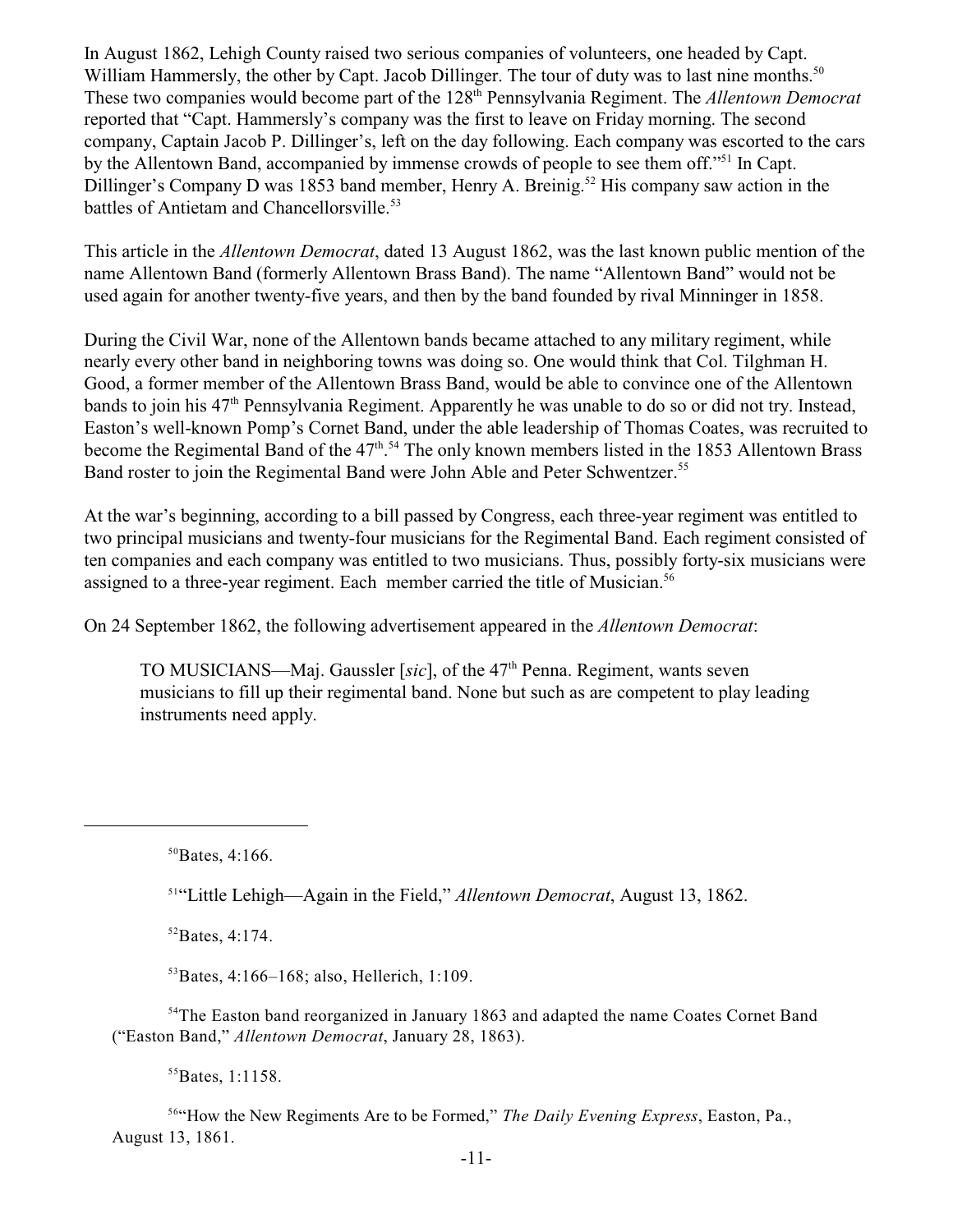Prompting this advertisement was probably the September dismissal of all regimental bands. They were not affordable in a war that was not going to be over quickly. Bands would now consist of musicians taken from the ranks.

After the invasion of Maryland by Lee's troops in 1862, there was a virtual panic in the North over the possibility that Confederate troops would invade Pennsylvania. Governor Curtin ordered that militia companies be quickly formed. The Allentown Democrat reported that "Tuesday the 18 of September has been fixed upon for the draft in Lehigh."<sup>57</sup> The same edition of the newspaper cited militia laws stating that all able-bodied men between the ages of eighteen and forty-five were liable for service. It was to be only a one-month engagement. The city of Allentown had met its quotas with volunteers, so there was no need to draft anyone there. Perhaps many men had volunteered rather than risk being drafted. In any case, several band members joined the 5<sup>th</sup> Pennsylvania Militia. Younger members of the Allentown Brass Band, as well as Lehigh Cornet Band leader William Minninger, were included in the muster. The men were attached to the 5<sup>th</sup> Regiment at Harrisburg, commanded by Col. H. C. Longnecker, forwarded to Chambersburg and then ordered to Hagerstown, Maryland.

Only a few weeks later, however, the *Allentown Democrat* reported that "As however all danger of invasion has disappeared, we presume they will return home in a day or two, as soon as transportation can be supplied."<sup>58</sup> Their military career was very short but also very unpleasant.

They all had hard tales of the treatment they received. They represent that they were scant in food, and were compelled to lay about all night in corn field and potato patches, without tents or any other shelter. What homes to be had the officers took. Finally they were huddled into cars like so many cattle and taken down to Hagerstown, and but for the interference of their officers, would have been ushered into the terrible battle then raging at Sharpsburg, without ever having been drilled an hour—one half of them scarcely knowing how to load a gun. Many were opposed to go over the State Line, and a general scene of confusion and insubordination followed. At Hagerstown our soldiers spent their nights laying in the gutters with the curb stones for their pillows. Their general sentiment is, that there is not much sport in going to war, even if it is only as a militia man to defend the State, while a large army is near at hand to do the fighting.<sup>59</sup>

Clearly, they did not wish to be part of this fight. They were indeed lucky and thankful that their officers interceded. The battle raging at Sharpsburg is what we today call the battle of Antietam. In one tragic day of over twenty-two thousand casualties, it has been estimated that over seven thousand soldiers died, the worst single-day loss of life in American History.<sup>60</sup>

On 1 October 1862, the *Allentown Democrat* reported that the militia men would be returning. Under the muster rolls of Company H were band members 4<sup>th</sup> Sgt. Henry E. Ruhe, 5<sup>th</sup> Sgt. William Minninger, and

<sup>59</sup>"Return of the Militia," Allentown Democrat, October 1, 1862.

 ${}^{60}$ See http://www.nps.gov/anti/home.htm. National Park Service, "Antietam National Battlefield." According to this National Park Service Internet Web site, the total killed from both sides was 3,650. Their estimate of 7,640 total deaths takes into account an estimated twenty percent of the wounded dying and thirty percent of the missing killed.

<sup>&</sup>lt;sup>57</sup>"Draft," *Allentown Democrat*, September 10, 1862.

<sup>&</sup>lt;sup>58</sup>"The Militia," *Allentown Democrat*, September 24, 1862.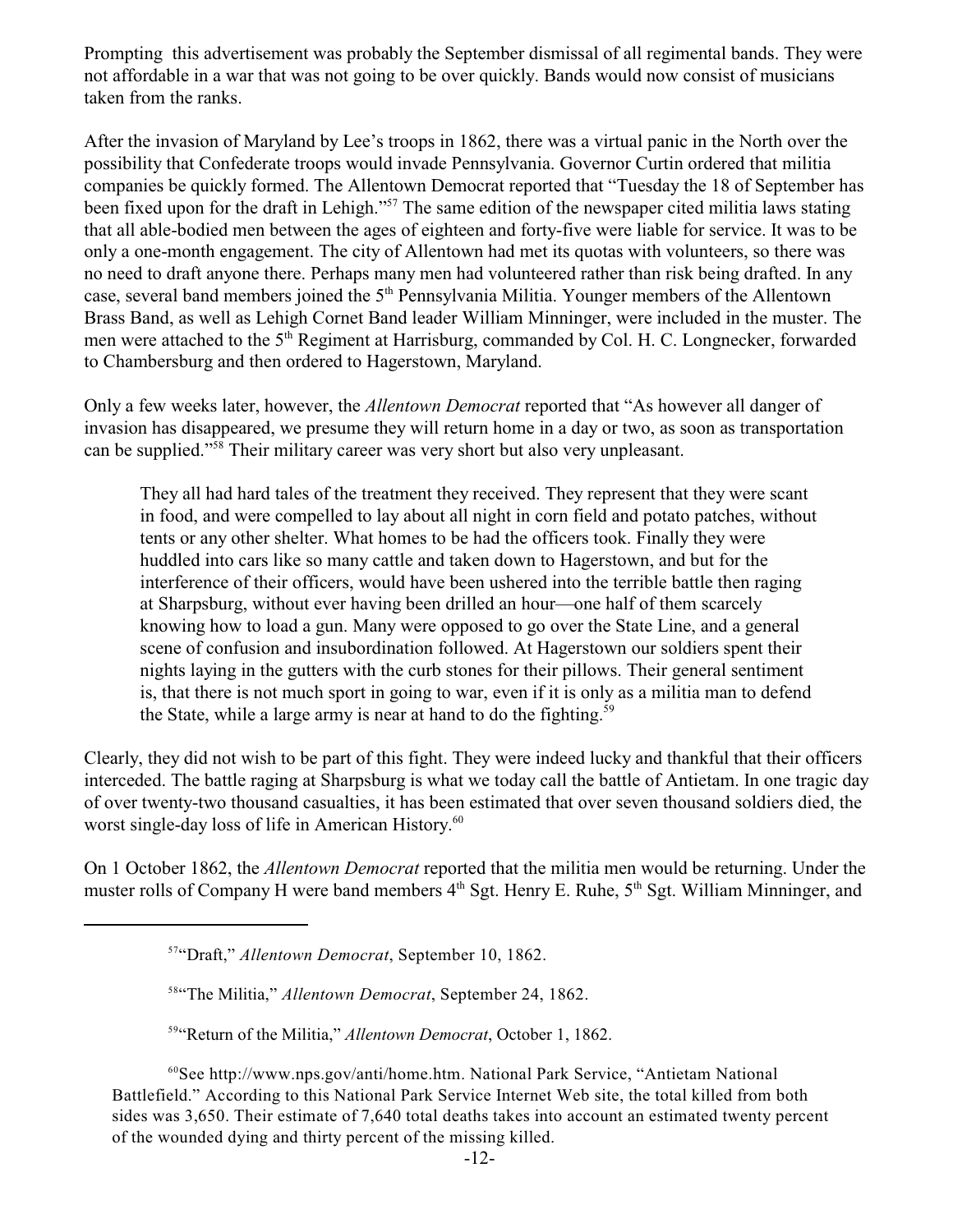Musician Allen Barber. Under the muster rolls of Company G was band member, 4<sup>th</sup> Sgt. Allen Newhard. The muster rolls of Company C included 1853 band member Cpl. Israel Yingling and Cpl. Alfred H. Ettinger, son of bandleader Amos Ettinger.

Interestingly, not a single one of these band members held the rank of private, which would suggest that they all had previous military experience. Only one, Allen Barber, had signed up as a musician. All six were members of the 1853 band roster except Lehigh Cornet Band leader William Minninger and Alfred H. Ettinger. Alfred was not included in the 1853 band roster, but he was almost certainly a member of one of the bands in the 1860s. Sometime in the 1850s Alfred was sent to live with Professor Isaac N. Gregory's family. Gregory was Principal of Allentown Academy and Captain of Company C of the 5<sup>th</sup> Pennsylvania Militia in which Alfred had volunteered. While attending the Academy, Alfred obtained the best education available and no doubt received considerable personal attention from its Principal. By 1860 Alfred was teaching at the Academy.<sup> $61$ </sup> In 1870 he was living with his mother, probably having moved there after his father's death.<sup>62</sup>

Under what must have been difficult circumstances in difficult times, the only band remaining—Minninger's band—persevered. On Christmas Eve 1862, only two months after the militia's unpleasant visit to Maryland, the *Allentown Democrat* announced that a concert would be

. . . given by the Lehigh Cornet Band, assisted by other eminent musical talent. The proceeds are to be applied towards the liquidation of a debt incurred several years ago in getting up the Band. As a Band in a town of our size is almost indispensable and as they have oft and many a time bestowed their time and talent on public occasions for the gratification of our citizens, without remuneration, it is now the turn of the public to give them a generous lift. $63$ 

This newspaper article provides certain evidence that the Lehigh Cornet Band was by then the only band in Allentown. The most likely conclusion to be drawn is that Ettinger's Allentown Brass Band, recently known as the Allentown Band, had ceased to exist by December 1862, its remaining members probably joining Minninger's Lehigh Cornet Band.

Further evidence that Minninger's Lehigh Cornet Band was formed in 1858 is apparent in an article appearing in the *Allentown Democrat* on 13 April 1863:

LEHIGH CORNET BAND—This Band has been laboring for the last five years, almost against hopes, certainly without remuneration; nevertheless has kept up its organization, continued practice, and perfected style, at a cost to the members of many hundred dollars. —The members must meet the expenses—the citizens enjoy the pleasures consequent upon their labor and determination. We are frequently regaled with serenades, and upon all occasions or public demonstration, the gratuitous services of the band is tendered. Do we not owe them something in return? If a desire to simple justice did not move us, it seems

 $61$ U. S. Census, 1860, Allentown, Ward 3, Lehigh County, Pa., p. 1022. Four teachers were listed as living with I. N. Gregory: Jane A. Granger, age 49; Mary E. Kidd, age 22; Oliver E. Nelson, age 21; A. H. Ettinger, age 20.

 $62$ U. S. Census, 1870, Allentown, Ward 3, Lehigh County, Pa., p. 75.

<sup>&</sup>lt;sup>63</sup>"Concert," Allentown Democrat, December 24, 1862.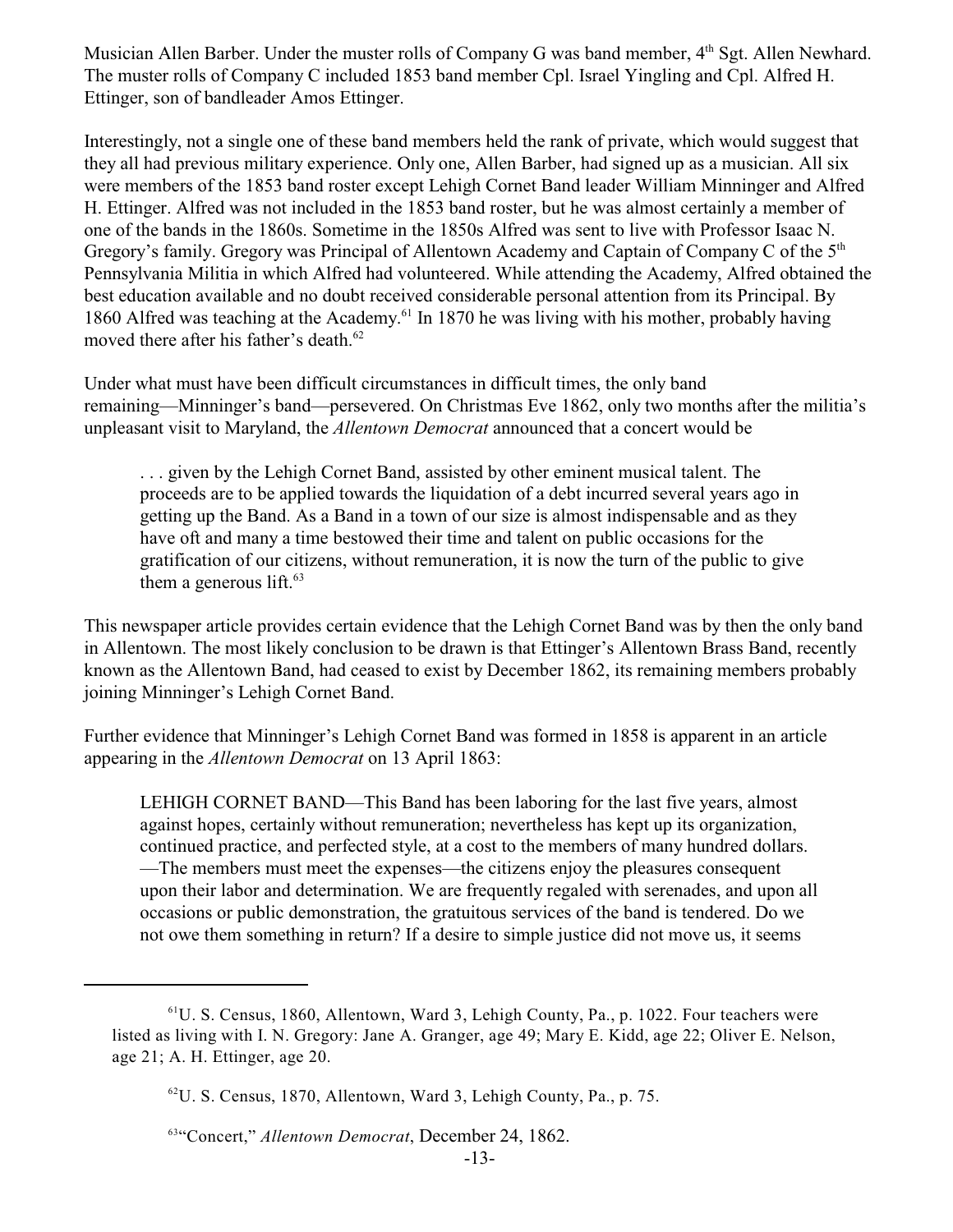to us that pride of our town would enforce upon us the duty of doing something for the band. They now have a debt of over \$300 hanging upon them, and the members want to get rid of it, and to be enabled so to do, propose issuing certificates of honorary membership to those of our citizens who may feel an interest in their welfare, for the sum of two dollars each, payable on or before the first of October next, and certificate to admit the holder, free of charge, to a series of parties or Concerts during the year. The idea is a good one, and one which has been tried, we understand, with complete success, in various localities throughout the State. Let all of us put our shoulders to the wheel and give them a good lift. 64

Four months passed. Then, on Thursday 14 May 1863, a welcome celebration greeted returning troops of the 128<sup>th</sup> Regiment. These were the same volunteer troops that Ettinger's Allentown Band, formerly the Allentown Brass Band, had helped send off nine months earlier. In a lengthy article dated 27 May 1863 (Wednesday), the *Allentown Democrat* headlined in large capital letters: "THE RETURN OF OUR VOLUNTEERS–A HEARTY WELCOME HOME."<sup>65</sup> The article describes how Col. Hammersly's detail marched to the depot.

Thousands of people had assembled there to await the coming of the train. Occasionally the whistle of a locomotive would be heard in the distance, and suddenly a hundred voices would cry out, "here they come!" There then would be a simultaneous rush on all sides. . . . It was an affecting sight to witness with what feelings of animation the wife greeted a husband, the maiden a lover, the sister a brother, etc. After a short delay the companies were formed in line and took their place in procession, the escort moving for town in the following order:

The article then described in detail the procession that formed after the troops disembarked the train.

CHIEF MARSHAL Co. William W. Hammersly. AIDS Jacob S. Dillinger, Thomas D. Metzger. ASSISTANT MARSHALS Maj. Amos Ettinger, Capt. Oliver D. Ritter, Adj. W. H. R. Hangen. Lehigh Cornet Band. Medical Staff, mounted. Soldiers of 1812 in carriages. County and Municipal Authorities. Committee of Arrangements. U.S. Collectors. Press. Officers and Soldiers of the present War. John H. Oliver, Esq., Orator of the Day. Companies "D" and "G"  $128<sup>th</sup>$  Regiment, P.V. Citizens Mounted and in Carriages.

<sup>&</sup>lt;sup>64</sup>"Lehigh Cornet Band," *Allentown Democrat*, April 13, 1863.

<sup>&</sup>lt;sup>656</sup>The Return of Our Volunteers—A Hearty Welcome Home," Allentown Democrat, May 27, 1863.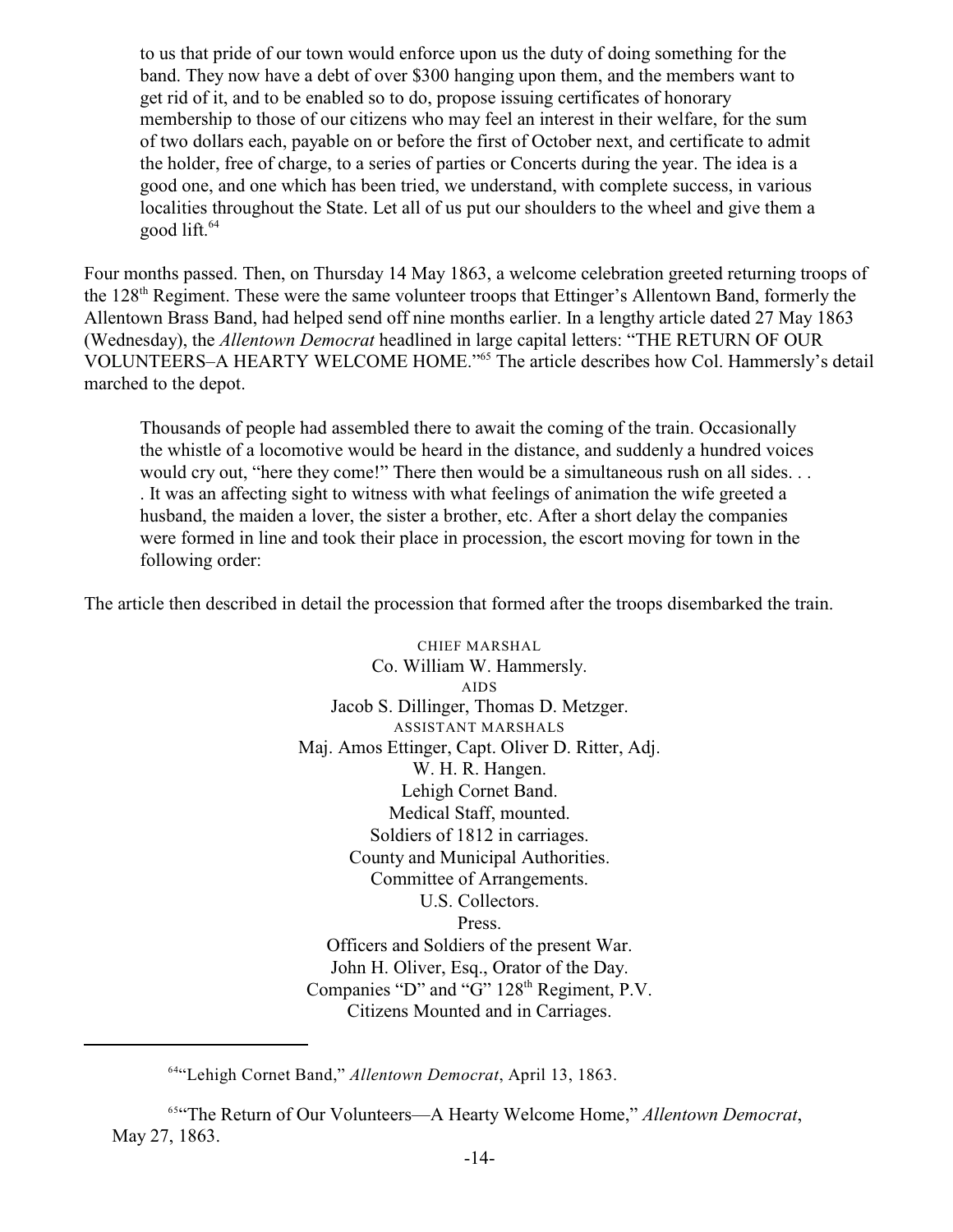Maj. Amos Ettinger's place as an Assistant Marshall near the head of the parade was related entirely to his role in the military. His other position as bandleader—or former bandleader—is not mentioned. The Lehigh Cornet Band, renamed from the Lehigh Brass Band, was on hand to welcome the troops. The Allentown Band, formerly the Allentown Brass Band, was likely not extant.

The amazing thing about this event was the speed with which such complicated plans could be made and carried out. The town had heard about the return of the troops via telegraph only Thursday morning. By noon the same day, from the moment the men got off the train, Allentown had put together a rousing reception that included parades, speeches, and dinners. Band member Henry A. Breinig was in the returning group.<sup>66</sup> Henry had re-enlisted in Col. Good's  $47<sup>th</sup>$  Regiment on 21 February 1865 and was mustered out on 25 December 1865.<sup>67</sup> Also, returning in Henry's Company D was Ignatz Gresser, <sup>68</sup> hero of the battle of Antietam, who was later awarded the Medal of Honor by Congress. Today, in Allentown's West Park, a statue representing Gresser and the First Defenders stands opposite the bandshell where all four of Allentown's current bands perform for the public.

Starting 1 July 1863, the terrible three-day battle of Gettysburg shook the country. Only a month later, the following notice appeared in the "Deaths" section of the 19 August *Allentown Democrat*: "On Friday evening last, of Typhoid fever, contacted on a trip to the battle field at Gettysburg, William J. Ettinger, eldest son of Mr. Amos Ettinger, aged 26 years, 2 months and 14 days." William, a member of the Allentown Brass Band's 1853 roster, had successfully avoided the fighting but ironically had contracted a fatal illness while visiting the already historic site. At that time, bodies of the war casualties were still being buried. William was buried in Union Cemetery, Allentown. He left behind a wife, Rebecca, and a son, Amos.

On 9 September 1863, the *Allentown Democrat* placed this notice:

**LEHIGH CORNET BAND—**This popular Band, under the leadership of Mr. Wm. Menninger [*sic*], will be present at the Democratic County Convention on Saturday next, and we have no doubt the general verdict of our country friends will be that they can not be excelled. Their presence will add largely to the interest of the occasion. The Band Boys know just how to get up something fine in their way, and it may not be out of place to state, that this excellent Band can always be engaged for political meetings or other occasions on the most liberal terms.

The band may have had close political connections to the Democratic Party and probably were leaning away from supporting "Lincoln's War." This political alliance could be the reason why this band never joined as a unit, and were rarely associated with military events.

 $66$ Bates, 4:174.

 $^{67}$ Bates, 1:1188.

 $68$ Bates, 4:174.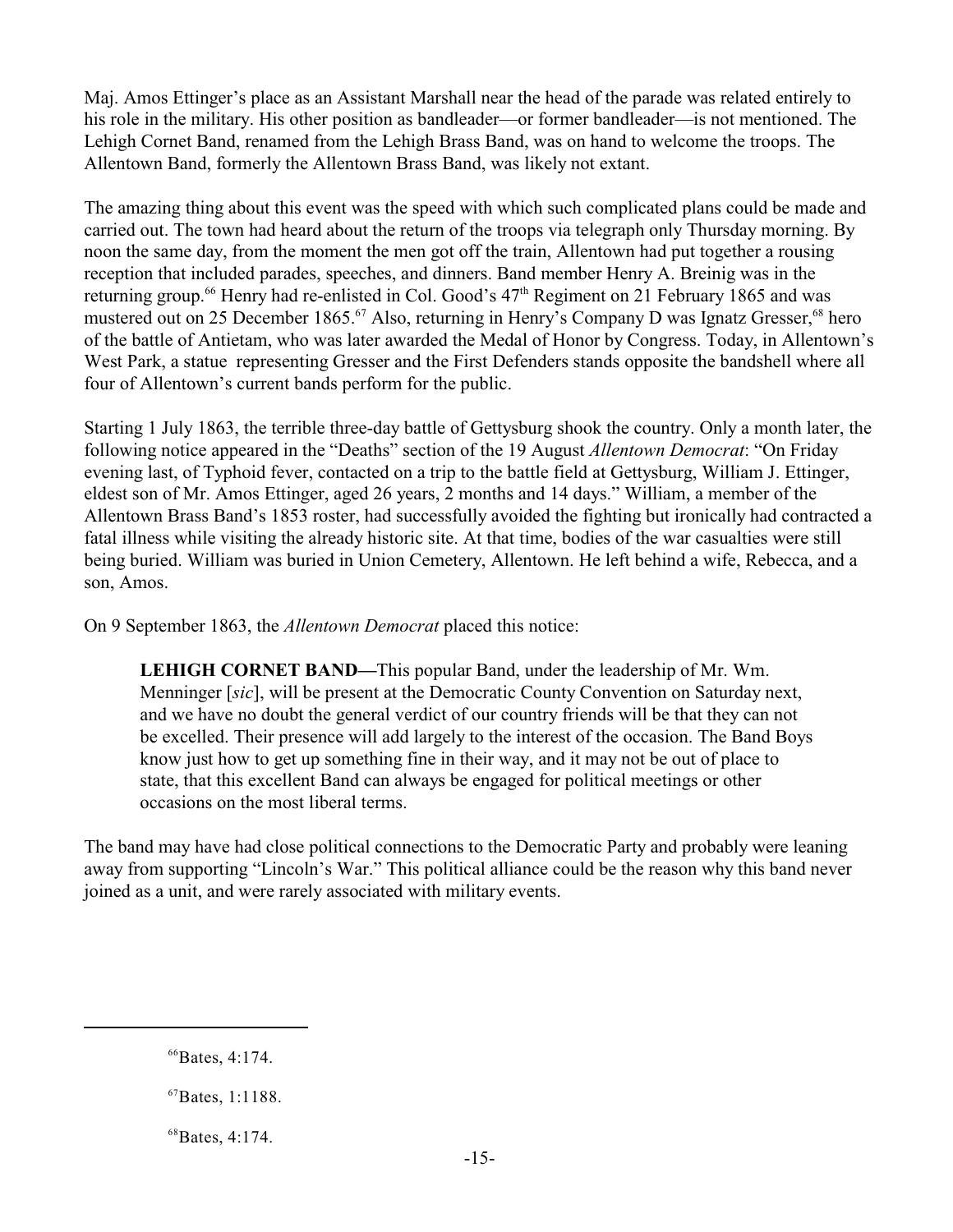On 17 February 1864, the *Allentown Democrat* boldly headlined, "BALL OF THE LEHIGH CORNET BAND."<sup>69</sup> A benefit ball, arranged to help pay off the band's debt, was to be held at Odd Fellow's Hall on Monday evening (their rehearsal night), and "Coates Celebrated Quadrille Band" was hired for the occasion. Thomas Coates was the new leader of the Easton Band, formerly Pomp's Cornet Band, that had been the Regimental Band of the 47<sup>th</sup> Regiment. The Easton boys were discharged in September 1862, so they were available for the job. Fund-raising seemed to be a yearly event for the Lehigh Cornet Band*.*

According to the 1864 printing of the *Allentown City Directory*, the band was still led by William Minninger and was meeting for rehearsals just as the Allentown Brass Band had done under Ettinger, in exactly the same place as before the war, on "S  $7<sup>th</sup>$ , one door from Hamilton, east."<sup>70</sup> By this time their name had been changed from Lehigh Cornet Band to Allentown Cornet Band, a name that they would use for many years. Later in 1864, William found the time to marry Anna Bernhard on 13 September at the Salem Reformed Church on Chew St. in Allentown.<sup>71</sup> Anna became known later in life as Kitty Ann.

On 9 April 1865, Grant met Lee at a farmhouse in the village of Appomattox Court House, Virginia, and with that meeting the long terrible war had finally come to an end. Within a week of victory, instead of jubilation, there was great sorrow when the news of Lincoln's assassination on the 14<sup>th</sup> of April reached the area. As had become the tradition, Allentown put on another very big parade, this time a more somber one.

> On April 19 every house was draped in black and red, white and blue. All shops were closed at noon. In beautiful weather the program was carried out, as agreed upon the preceding Saturday. It consisted of a procession and a public service. At noon all bells were tolled and guns were fired minute by minute for an hour. At 1:00 PM, the procession, which had been assembled at Center Square, began its march. At the head of the procession was the chief marshal, George Beisel with his assistants, followed by the Catasauqua Band. The first unit consisted of returned soldiers under the command of Lt. Levi Stuber. Then, in order, came the cadets of the Allentown Collegiate Institute, returned officers headed by Colonel Good and including Col. Horn, Maj. Apple, and Major Gausler, disabled soldiers and veterans of the War of 1812 in carriages, the members of the arrangements committee, county officers, the burgess and town council, the orator of the day, the clergy, and a carriage of 36 young ladies in mourning. The next section was headed by the Bethlehem band, followed by the officers, men and engine of the Good Will Fire Company and the officers, men and engine of the Young America Fire Company. The third section, led by the Zionsville band, consisted of members of local chapters of various fraternal orders—the Masons, Odd Fellows, Red Men, Druids, Sons

<sup>&</sup>lt;sup>694</sup>Ball of the Lehigh Cornet Band," *Allentown Democrat*, February 17, 1864.

<sup>&</sup>lt;sup>70</sup>Gopsill's Directory (1864–5), 178.

<sup>&</sup>lt;sup>71</sup>"Salem United Church of Christ Marriages,  $1851-1986$ ," copied by Myron P. Wehr (Allentown, Pa.: Lehigh County Historical Society, 1987), 36.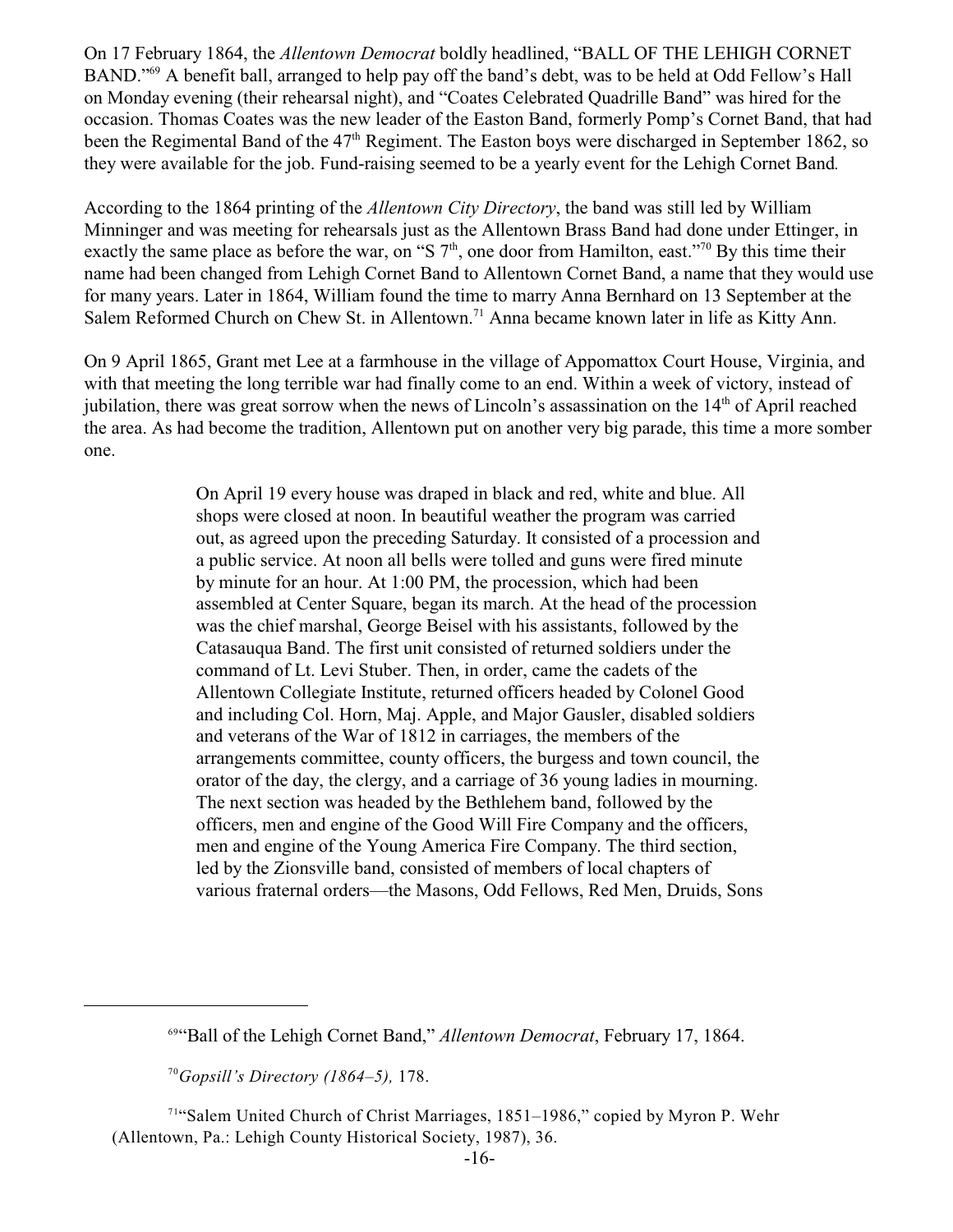and Cadets of Temperence. Toward the end came the Allentown Cornet Band, Union League and citizens in their carriages.<sup>72</sup>

With this event, the Civil War ended for the City of Allentown, except for celebrations for returning troops. On the  $4<sup>th</sup>$  of July 1865, separate celebrations were arranged by Democrats and Republicans. The *Peace Messenger* reported that "the Union League and jointly those who admire the Party of the Republicans had prepared a magnificent meal in the shade of the great Spring."<sup>73</sup> Also invited were the staff of the 202<sup>nd</sup> Pennsylvania Regiment, Company E, which consisted mostly of Allentown people. "The Declaration of Independence was read, toasts were made, cannons were fired and good music was played."<sup>74</sup> There is no mention of who provided the music.

The *Peace Messenger* was trying very hard to live up to its non-partisan reputation. The same article reported that "a significant number of those who confess to democracy celebrated the big day at the 'Griesemer's Busch' near this town. . . . The music by the Ringgold Brass Band of Reading was excellent and uplifting. . . . The Corps played 'til midnight at the Center Square in front of a large auditorium admiring their musical skills."<sup>75</sup> According to Hellerich's *History of Allentown*, this event was planned by Tilghman H. Good, the leading Democrat of the day, and as we now know, a former Allentown Brass Band member. The obvious choice of music should have been an Allentown band instead of the Ringgold Band. The Ringgold Band, however, had become attached to a military regiment during the war. The Allentown Cornet Band probably had maintained an anti-war position, and likely refused to become the regimental band of the  $47<sup>th</sup>$  PVI. These were still contentious times.

• • •

Anton Heinicke, circus bandsman, and founding father of the band movement in Allentown, left the area about 1853 and headed to where the action was —Boston. In 1850's Boston , the brass band movement was in full swing, providing Anton the opportunity to shine, and eventually to compete with the likes of Patrick Gilmore, with whom he would later share many venues, including the well-known Boston Promenade.<sup>76</sup> At that time, Gilmore was still leading the Salem Brass Band.<sup>77</sup>

 $74$ Ibid.

 $^{75}$ Ibid.

 $77$ Ibid.

*Allentown Democrat*, April 26, 1865, as quoted in Hellerich, 1:143. 72

<sup>&</sup>lt;sup>73</sup>"The 4<sup>th</sup> of July in Allentown," *Allentown Friedens-Bote (Peace Messenger)*, July 12, 1865.

<sup>&</sup>lt;sup>76</sup> Boston Music Hall broadside, Fifth and Last Week of the Peoples' Promenade Concerts, (Boston: Farwells and Forrest,1857).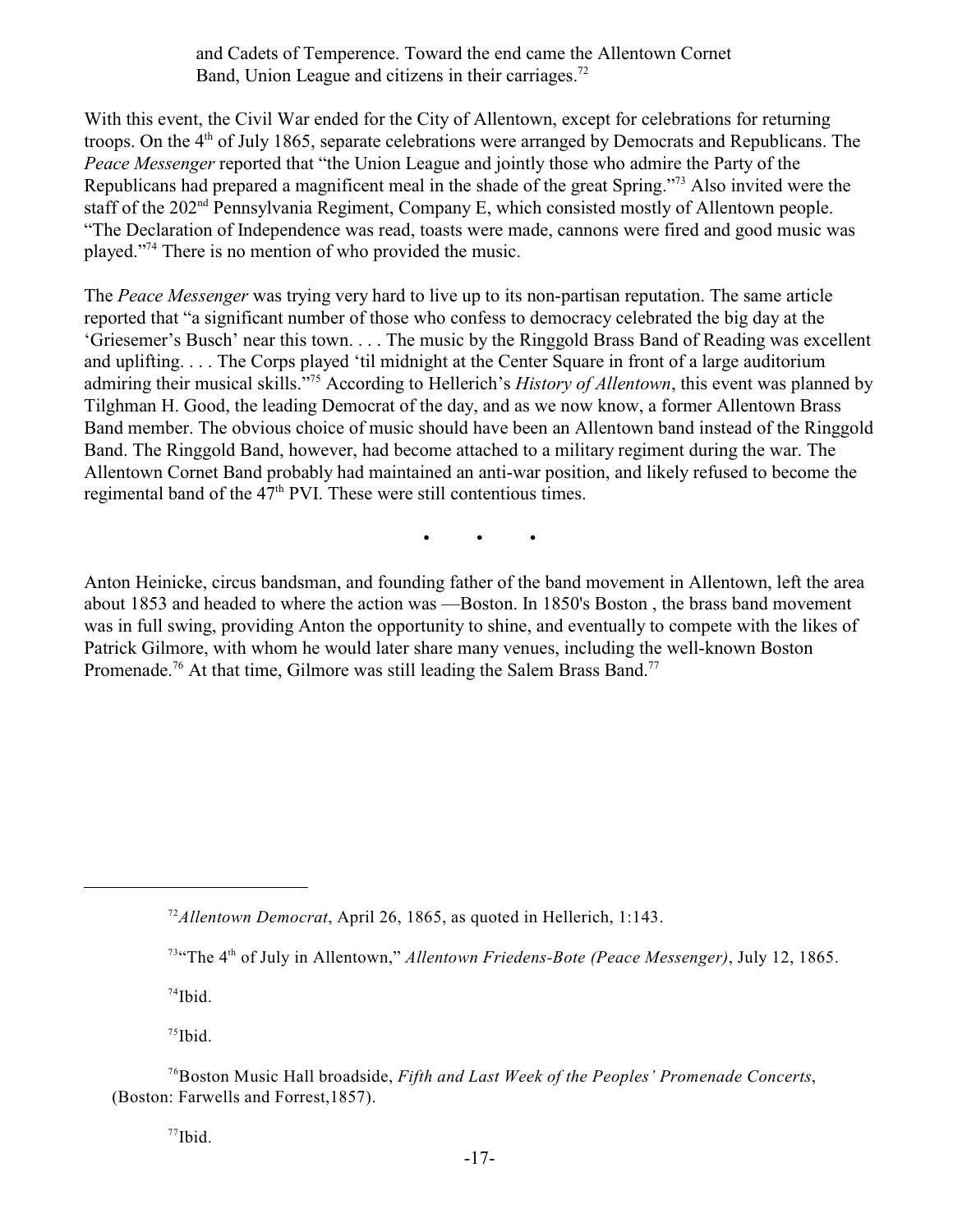By 1855 Anton was performing solo trumpet parts in the Orchestral Union.<sup>78</sup> Interested in more than performing, in 1857 he took over leadership of the Boston Germania Band, which had been formed by G. Schnapp in 1854.<sup>79</sup> Initially, Heinicke initially called his band the "Germania Military Band," but later restored its original name, "Boston Germania Band." The band performed on numerous occasions in the Boston area, including at least one ocean cruise, the Bay State Excursion of 1871. Heinicke then also turned to composing and arranging music for wind band—for which he will always be remembered, some of which is still performed today.

Heinicke served in the Civil War as bandmaster of a the  $3<sup>rd</sup>$  Brigade,  $3<sup>rd</sup>$  Div.,  $2<sup>nd</sup>$  Army Corps band.<sup>80</sup> Brigade bands were formed after all regimental bands were dismissed in 1862 as being too expensive, and diverting too many men from the fight. Unlike state-sponsored regimental bands, brigade bands were organized by the federal government; each brigade band, representing three to five regiments, consisting of only sixteen musicians. Heinicke was mustered in September 3, 1864 and mustered out June 4, 1865.

For the National Peace Jubilee of 1869, organized for performance in Boston by Patrick Gilmore, Heinicke was a member of the trumpet section in the 525-member Grand Orchestra. Audiences at the Peace Jubilee were treated to five days of concerts featuring over one thousand instrumentalists and ten thousand vocalists from around the country. Anton was in good company. Notable members in the twelve-member trumpet section were Matthew Arbuckle, D.W. Reeves, and T. J. Dodworth.<sup>81</sup>

Amos Ettinger, second leader of the Allentown Brass Band and military man, lived less than a year after war's end. He died a age forty-eight on 1 February 1866, and is buried in Union Cemetery, Allentown. His wife, Susan, at age ninety-four, joined him there on 15 March 1913, outliving her husband an astonishing forty-seven years.<sup>82</sup> Amos was a member of the Town Council. His obituary does not mention that he was a bandleader or military man.<sup>83</sup> Their sons were very prominent in the Allentown community. Dr. George T. Ettinger was Dean of Muhlenberg College, a foremost Latin scholar, president of the Lehigh County Historical Society (formed in 1904), and a founding father of the Allentown Public Library, serving as president for thirty-one years. Richard C. Ettinger continued to run the family copper and tinsmith business and had a very active social life in Allentown. Son Alfred Henry became a music

<sup>79</sup>"Musical Intelligence," Dwight's Journal of Music, May 13, 1854: 47.

<sup>80</sup>The Adjutant General, *Massachusetts Soldiers, Sailors, and Marines in the Civil War*, 8 vols. (Norwood, Massachusetts: Norwood Press, 1933), 7:81.

<sup>81</sup> Patrick Sarsfield Gilmore, *History of the National Peace Jubilee, and Great Musical Festival, Held in Boston, June, 1869* (Washington: Office of the Librarian of Congress, 1871): 749.

<sup>82</sup>"Mrs. Susan Ettinger Dies in 95<sup>th</sup> Year," *Allentown Morning Call*, March 13, 1913.

<sup>83</sup>"Deceased," Allentown Friedens-Bote (Peace Messenger), February 7, 1866.

<sup>&</sup>lt;sup>78</sup>"Better Times," Dwight's Journal of Music, January 6, 1855: 110. "The fourth Symphony of Beethoven was found lovelier than ever. There was almost an encore of the Adagio. In the arrangement of the popular song of Abt's: 'When the swallows homeward fly,' &c., the admirably clear and singing manner in which the melody was given out, first by the horn of Mr. Hamann, and then by the trumpet of Mr. Heinicke, was worth the warm applause that both elicited."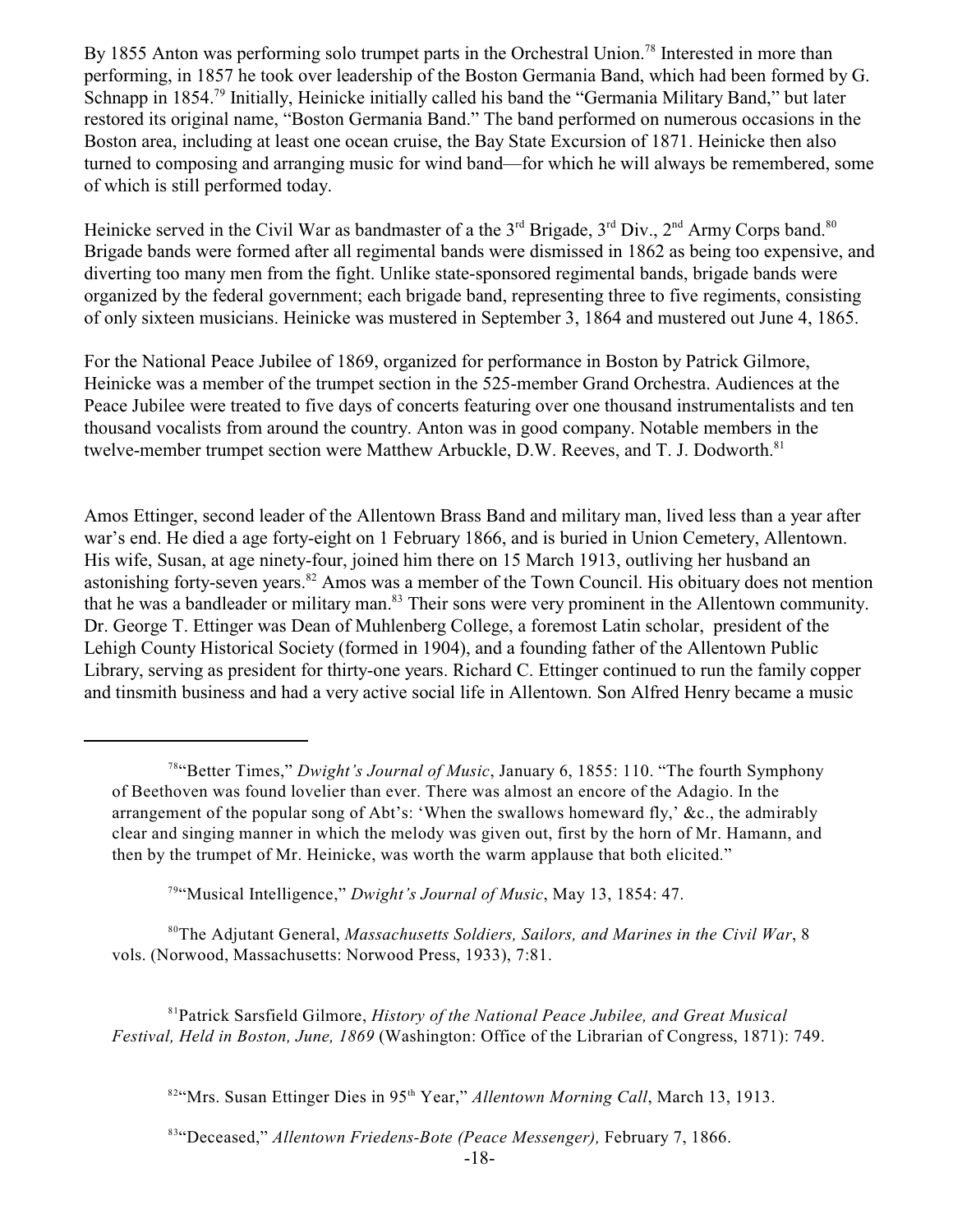teacher and the most widely-known musician in the Lehigh Valley. After the war, Alfred performed at many Allentown Cornet Band events, as a vocal or piano soloist, under the name of A. H. Ettinger. He was also the organist at St. John's Lutheran Church on 5<sup>th</sup> Street for twenty-one years. Never married, his heart and soul were dedicated to music. Alfred studied under the best teachers in New York and Philadelphia. When Christ Lutheran Church in the western part of the city was established, he became a member, sang in the choir, and served as Vestry member.

Band members of the 1853 Allentown Brass Band roster remained active in community life. Theodore Yeager was not idle during the war. He was apprenticed to a Philadelphia dentist and became a practicing dentist in Allentown, advertising in virtually every issue of the *Allentown Democrat*. According to the *History of Allentown*, Dr. Theodore C. Yeager (1828–1874) became the "third mayor of Allentown; served as assistant regimental surgeon in the Civil War and was a member of the Muhlenberg College faculty."<sup>84</sup> He ran for mayor in 1873 and defeated his former bandmate, Tilghman H. Good, by only 45 votes. $85$ 

Even though his organization was not directly part of the military effort, William Minninger's band persevered throughout the war, providing Allentown with much needed entertainment. They were the only band in Allentown to survive the war years. During that four-year period, they were known by three names—first Lehigh Brass Band, then Lehigh Cornet Band, and finally Allentown Cornet Band. Even though the organization survived, they probably felt the lingering effects of the traumatic conflict, and for a time must have found it very difficult to keep operating. In June 1869 the *Friedensbote* reported:

Music Band—The Allentown Cornet Band, which had recently disbanded, wants to come together again. As reported it will appear in public again for the first time at the occasion of the final exam of Muhlenberg College, which is supposed to take place on June 24. We are looking forward to get a Band once again, and a good Band as such.<sup>86</sup>

Their hiatus was fortunately very short. Only a year before the above report, on 31 May 1868, the Allentown Cornet Band led the parade celebrating the first memorial or decoration day held in Allentown. Services were held at both cemeteries, where graves of deceased soldiers were decorated by women and children.<sup>87</sup> Weeks later, in another important event on the evening of 1 July 1868, the band performed at the first anniversary of Muhlenberg College.<sup>88</sup>

It is easy to speculate about reasons for the band's 1869 reorganization: One reason may have been recent news of the National Peace Jubilee, to be held June 15 in Boston and organized by celebrated bandmaster Patrick Gilmore. One can imagine the band desperately wishing to attend this major event, not being able to obtain funding for the trip, and thus disbanding in disgust. An incentive for return may have been the imminent formation of a new band in Allentown that would effectively replace the

<sup>86</sup>"Musicband," *Allentown Friedens-Bote (Peace Messenger)*, June 9, 1869.

 $87$ "Hellerich, 1:185.

<sup>88</sup>"The First Anniversary of Muhlenberg College," Allentown Friedens-Bote (Peace *Messenger),* July 8, 1868.

 $84$ Hellerich, 1:194.

<sup>&</sup>lt;sup>85</sup>Hellerich, 1:186.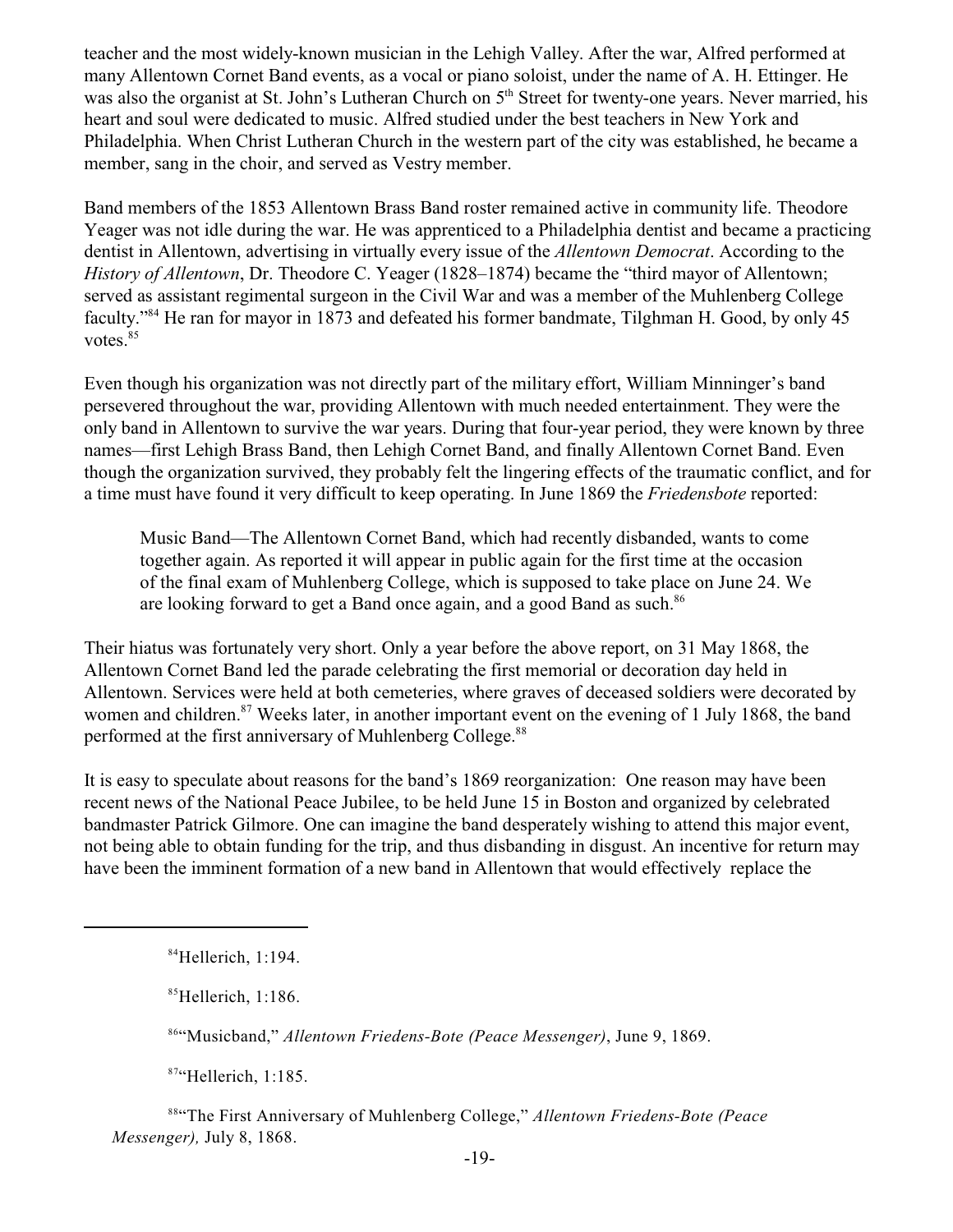Allentown Cornet Band—the City Cornet Band, led by twenty-two-year-old Peter Hanke.<sup>89</sup> With the return of the Allentown Cornet Band, Allentown would soon again have two bands.

After the band's rapid rebound, William Minninger, father of the Allentown Cornet Band, moved the rehearsal site to E. Bickel's Saloon on Hamilton Street some time before 1875,<sup>90</sup> and remained director until 1878. He and Anna had nine children. Depressed over the loss of his job as a cigar packer for Ruhe Brothers, he ended his own life on 7 January 1899.<sup>91</sup> His newspaper death notice stated that he was the first leader of the Allentown Band and served in that capacity for twenty years. Since his tenure as leader ended in 1878, twenty years as leader would put his beginning at 1858, which further corroborates other evidence that his band was organized that year. William is buried in Union Cemetery, Allentown.

In 1875, while William Minninger was still director, a sixteen-year-old German immigrant by the name of Martin Klingler joined the band as a cornet player. After Minninger resigned in 1878,<sup>92</sup> the band was led for several years by a well-known musician, Waldemar Grossman, with Klingler serving as manager for all of those years.<sup>93</sup> Klingler became conductor by 1883 and would be a member of the band for fifty years, forty-three of them as conductor and manager, <sup>94</sup> developing the band into a first-rate unit and providing musical guidance through the last quarter of the nineteenth and through the first quarter of the twentieth century. In the late 1880s, after years of the newspapers dropping "Cornet" from their name, the band's name would change to The Allentown Band,<sup>95</sup> a name that continues to this day.

\* \* \* \* \*

Time line on following page

<sup>89</sup> Weiss and Guth's Allentown City Directory for 1869-70, (Allentown, Pa: Harlacher and Weiser), 15. Peter Hanke did not live long after the band was formed. He died 7 November 1869 ("Deceased," *Allentown Friedens-Bote*, November 10, 1869).

<sup>90</sup>Webb's Allentown Directory, 1875–6 (New York: Webb Bros. & Co., n.d.), 167.

<sup>91</sup>"Good Citizen Hung Himself," *Allentown Morning Call*, January 9, 1899; also, "Suicide," *Allentown Democrat*, January 11, 1899.

<sup>92</sup>"Conductor," *Lecha Bote (Lehigh Messenger)*, April 6, 1878.

 $\frac{93}{93}$  In early newspaper accounts describing the leadership of the band. Conductor and Leader ("Dirigent" and "Leiter" in the German language newspapers) were separate positions. In 1879 Klingler was identified as "leader." This position was probably the equivalent of manager, or one who sets the direction of the band. In later years, Leader came to be used synonymously with Conductor.

<sup>94</sup>"Allentown Band Leader Resigns," Allentown Morning Call, February 21, 1926.

<sup>95</sup>In *Williams' Allentown City Directory for 1893* (Lancaster, Pa.: J. E. Williams, 1893), 28, the band was listed as "Allentown Cornet Band." In the *Haines & Worman's Directory of the City of Allentown for 1894* (Allentown, Pa.: Haines & Worman, n.d.), 19, the name had changed to "Allentown Band."